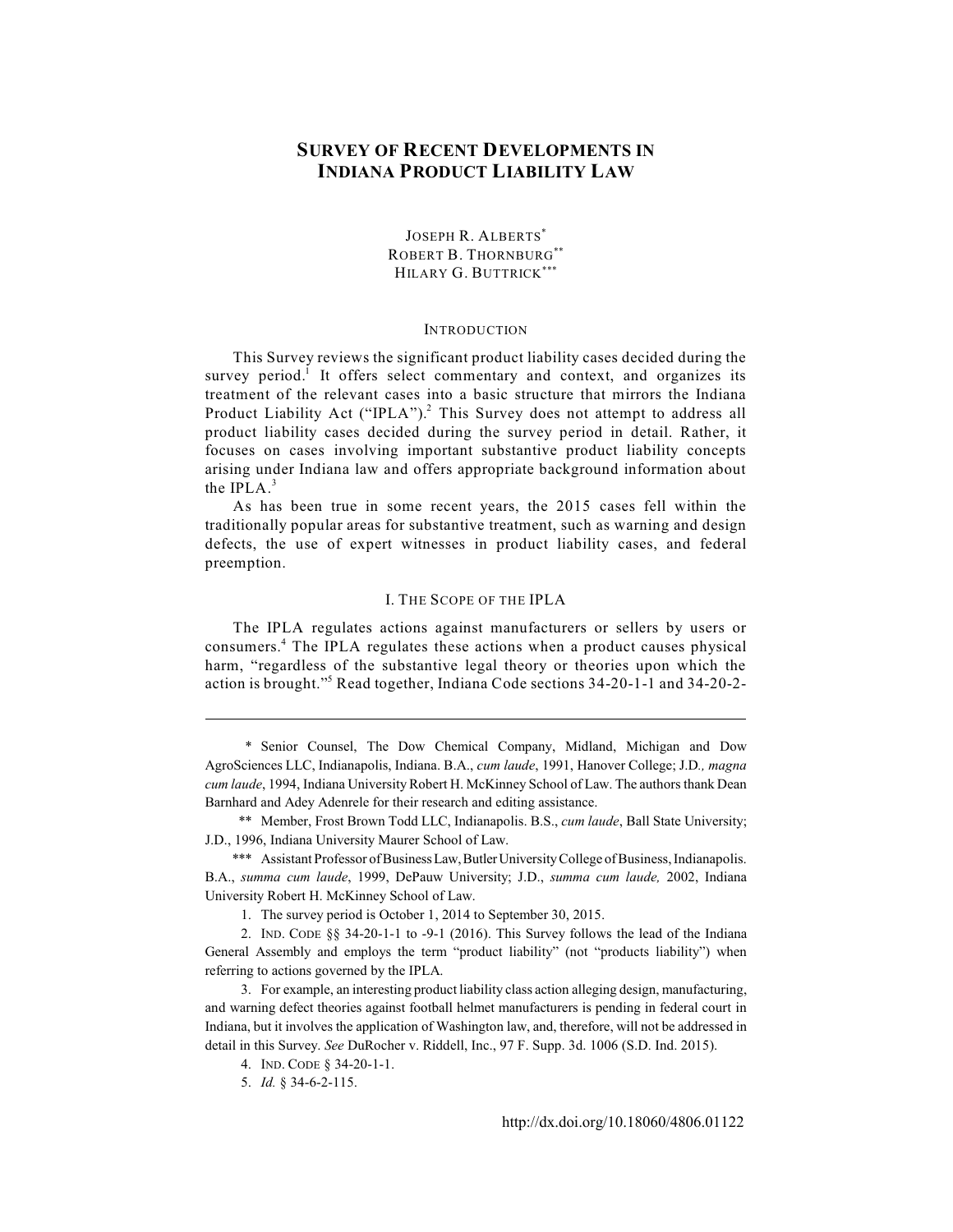1 establish five unmistakable threshold requirements for IPLA liability: (1) a claimant who is a user or consumer and is also "in the class of persons that the seller should reasonably foresee as being subject to the harm caused by the defective condition";  $(2)$  a defendant that is a manufacturer or a "seller ... engaged in the business of selling [a] product";<sup>7</sup> (3) "physical harm caused by a product"; $^{8}$  (4) a "product in a defective condition unreasonably dangerous to [a] user or consumer" or to his or her property;<sup>9</sup> and (5) a product that "reach[ed] the user or consumer without substantial alteration in [its] condition."<sup>10</sup> Indiana Code section 34-20-1-1 clearly establishes the IPLA regulates every claim which satisfies the five threshold requirements, "regardless of the substantive legal theory or theories upon which the action is brought."<sup>11</sup>

#### *A. User/Consumer and Manufacturer/Seller*

Over the last decade or so, there have been a number of cases addressing the scope and reach of the IPLA. Several of those cases addressed who may file suit in Indiana as product liability plaintiffs because they are "users"<sup>12</sup> or "consumers."<sup>13</sup> By the same token, there is a fairly robust body of case law identifying people and entities that are "manufacturers"<sup>14</sup> or "sellers"<sup>15</sup> and,

- 8. *Id.* § 34-20-1-1.
- 9. *Id.* § 34-20-2-1.
- 10. *Id.* § 34-20-2-1(3).
- 11. *Id.* § 34-20-1-1.
- 12. *Id.* § 34-6-2-147.

13. *Id.* § 34-20-1-1. A literal interpretation of the IPLA demonstrates even if a claimant qualifies as a statutorily-defined "user" or "consumer," before proceeding with a claim under the IPLA, he or she also must satisfy another statutorily-defined threshold. *Id.* § 34-20-2-1(1). That additional threshold is found in Indiana Code section 34-20-2-1(1), which requires the "user" or "consumer" also be "in the class of persons that the seller should reasonably foresee as being subject to the harm caused by the defective condition." *Id*. Thus, the plain language of the statute assumes a person or entity must already qualify as a "user" or a "consumer" *before* a separate "reasonable foreseeability" analysis is undertaken. In that regard, it does not appear the IPLA provides a remedy to a claimant whom a seller might reasonably foresee as being subject to the harm caused by a product's defective condition if that claimant does not fall within the IPLA's definition of "user" or "consumer." Two of the leading recent cases addressing "users" and "consumers" include *Vaughn v. Daniels Co.*, 841 N.E.2d 1133 (Ind. 2006), and *Butler v. City of Peru*, 733 N.E.2d 912 (Ind. 2000).

14. IND. CODE § 34-6-2-77. For purposes of the IPLA, a manufacturer is "a person or an entity who designs, assembles, fabricates, produces, constructs, or otherwise prepares a product or a component part of a product before the sale of the product to a user or consumer." *Id.* § 34-6-2- 77(a). A few of the more recent influential cases that evaluated whether an entity qualifies as a "manufacturer" under the IPLA include *Mesman v. Crane Pro Services*, 512 F.3d 352 (7th Cir. 2008), *Pentony v. Valparaiso Department of Parks &Recreation*, 866 F. Supp. 2d 1002 (N.D. Ind.

<sup>6.</sup> *Id.* § 34-20-2-1(1).

<sup>7.</sup> *Id.* § 34-20-2-1(2). For example, corner lemonade stand operators and garage sale sponsors are excluded from IPLA liability, according to the latter section.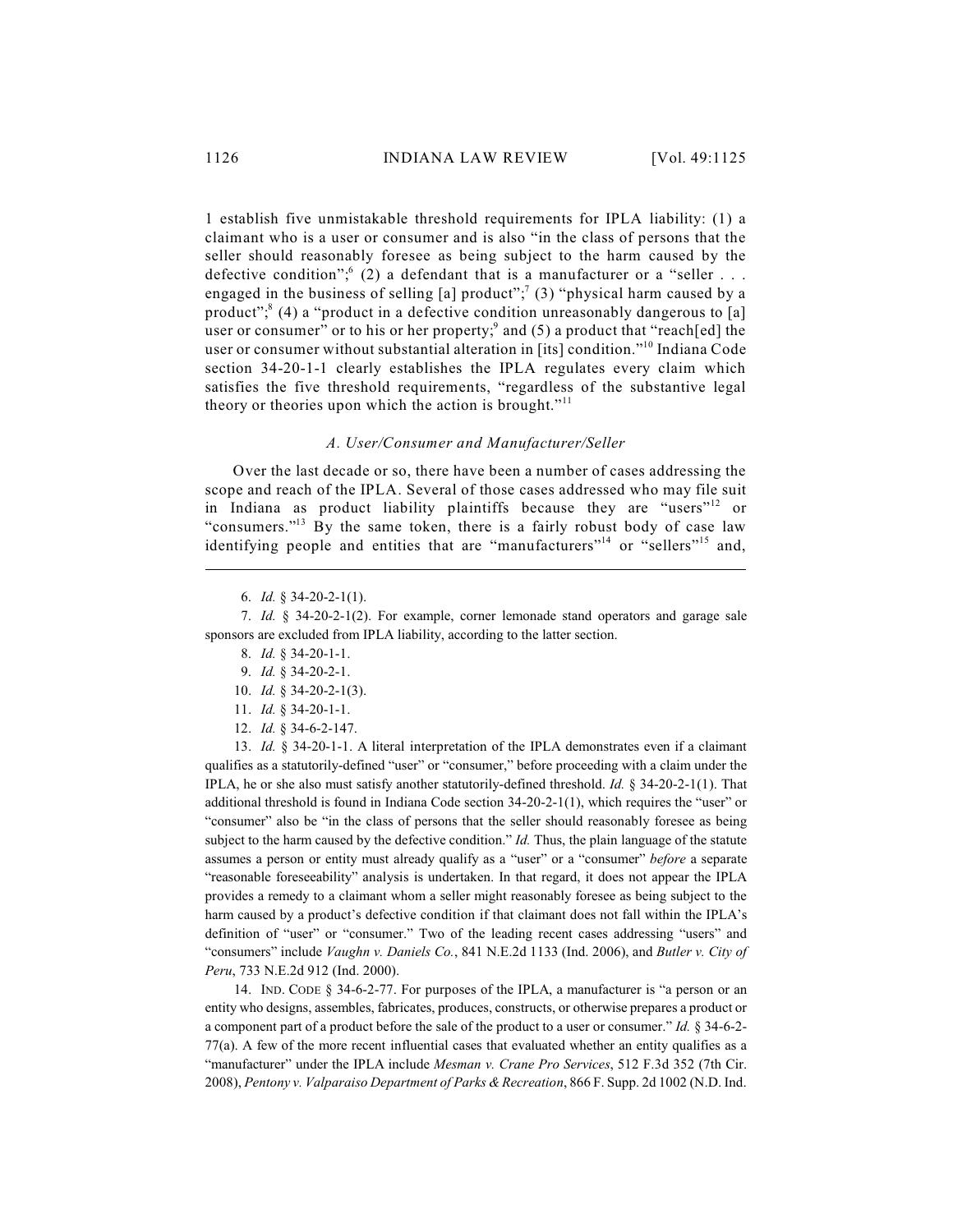therefore, proper defendants in Indiana product liability cases.

The 2015 survey period added two more decisions to the growing body of case law in this area. In the first case, *Shelter Insurance Cos. v. Big Lots Stores,*  $Inc.$ <sup>16</sup> a Kenmore coffee maker purchased at a Big Lots retail store allegedly caused a large fire loss.<sup>17</sup> After paying the claim, the homeowner's insurer filed suit against Big Lots, Sears, Roebuck and Company, and Spectrum Brands claiming, among other things, the coffee maker possessed a manufacturing defect.<sup>18</sup> Quoting from the IPLA, the court noted the circumstances under which a seller could be strictly liable for manufacturing defects were very limited.<sup>19</sup> To be subject to strict liability, a seller must either (1) be the manufacturer of the product, or, (2) the court must be unable to acquire jurisdiction over the manufacturer and the seller must be the manufacturer's principal distributor or seller over whom the court may hold jurisdiction.<sup>20</sup>

Shelter Insurance Company's amended complaint alleged Spectrum Brands was the manufacturer and Sears, Roebuck and Company was both a manufacturer and seller under the IPLA.<sup>21</sup> Both of these defendants settled with the plaintiff and were dismissed.<sup>22</sup> The insurer did not claim Big Lots was the manufacturer.<sup>23</sup> Thus, Big Lots could only be liable for a manufacturing defect claim if it was the principal distributor or seller of the coffee maker alleged to have caused the fire.<sup>24</sup> The court noted the evidence in the record was insufficient; it merely established

15. IND.CODE § 34-6-2-136. The IPLA defines a seller as "a person engaged in the business of selling or leasing a product for resale, use, or consumption." *Id.* Indiana Code section 34-20-2-1 adds three additional and clarifying requirements as it relates to "sellers." First, an IPLA defendant must have sold, leased, or otherwise placed an allegedly defective product in the stream of commerce. *Id.* Second, the seller must be in the business of selling the product. *Id.* And, third, the seller expects the product to reach and, in fact, did reach the user or consumer without substantial alteration. *Id.*; *see also* Williams v. REP Corp., 302 F.3d 660, 662-64 (7th Cir. 2002). Sellers can also be held liable as manufacturers in two ways. First, a seller may be held liable as a manufacturer if the seller fits within the definition of "manufacturer" found in Indiana Code section 34-6-2-77(a). Second, a seller may be held liable as a manufacturer "[i]f a court is unable to hold jurisdiction over a particular manufacturer" and if the seller is the "manufacturer's principal distributor or seller." Kennedy v. Guess, Inc., 806 N.E.2d 776, 781 (Ind. 2004) (quoting IND.CODE § 34-20-2-4 (1999)). When the theory of liability is based upon "strict liability in tort," Indiana Code section 34-20-2-3 makes clear a "seller" that cannot otherwise be deemed a "manufacturer" is not liable and is not a proper IPLA defendant.

<sup>2012),</sup> and *Warriner v. DC Marshall Jeep*, 962 N.E.2d 1263 (Ind. Ct. App. 2012).

<sup>16.</sup> No. 3:12-CV-433 JVB, 2014 WL 4494382 (N.D. Ind. Sept. 10, 2014).

<sup>17.</sup> *Id.* at \*1.

<sup>18.</sup> *Id.*

<sup>19.</sup> *Id.* at \*1-2.

<sup>20.</sup> *Id.*

<sup>21.</sup> *Id.* at \*1.

<sup>22.</sup> *Id.*

<sup>23.</sup> *Id.* at \*2.

<sup>24.</sup> *Id.*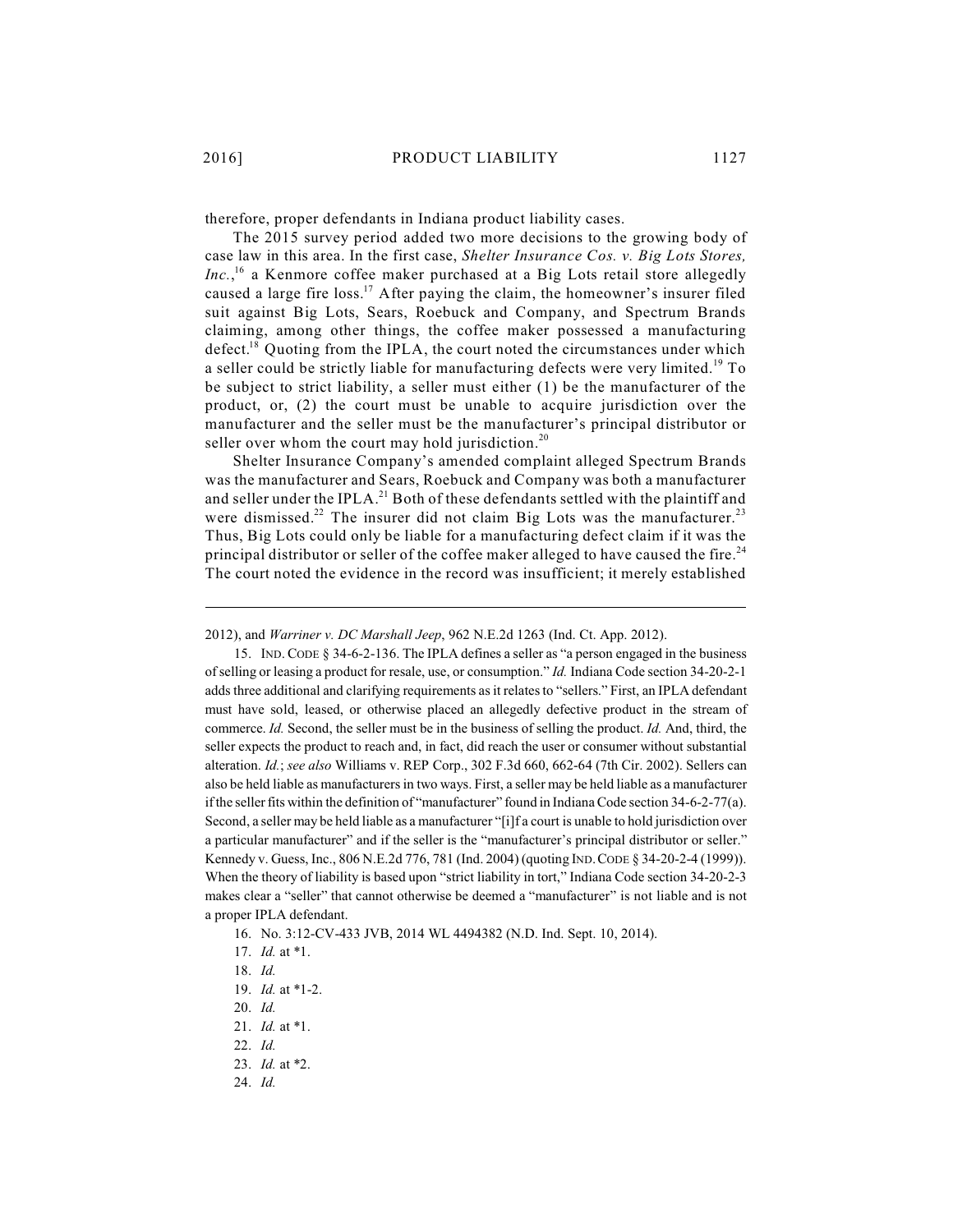Big Lots sold the coffee maker.<sup>25</sup> Hence, no reasonable jury could conclude Big Lots was the manufacturer's principal distributor or seller and the plaintiff's strict liability claims failed.<sup>26</sup>

In the second case, *Heritage Operating LP v. Mauck*<sup>27</sup> the court determined Empire Gas, a retail distributor of propane, was not strictly liable to two plaintiffs injured in a propane gas explosion because it was a seller and not a manufacturer under the IPLA. $^{28}$  A prior tenant at a leased property contacted Empire Gas to have a propane tank filled outside a mobile home he was renting.<sup>29</sup> After the prior tenant died, Empire Gas was contacted.<sup>30</sup> A refund for the unused portion of propane remaining in the tank was issued, a lock was placed on the valve which allowed propane to flow from the tank, and a red tag was placed on the locked valve warning of the "danger[s] of propane and prohibit[ing] unauthorized individuals from tampering with or removing the lock. $31$ 

A few months later, new tenants moved into the mobile home.<sup>32</sup> The landlord showed the new tenants the propane tank and indicated Empire Gas had installed a lock on the tank and would have to be contacted to have the propane service restored to the property.<sup>33</sup> But the new tenants never contacted Empire Gas to have the propane service restored and the lock removed.<sup>34</sup> When the weather became colder, one of the new tenants went to the propane tank and discovered the lock had mysteriously been removed, the gas line had been connected, and the valve had been turned on.<sup>35</sup> After some difficulty relighting the furnace in the home, the furnace started and ran for about three hours as it warmed the mobile home.<sup>36</sup> When one of the tenants lit a cigarette, a large gas explosion occurred due to a propane gas leak.<sup>37</sup>

Among other things, the injured plaintiffs claimed Empire Gas was strictly liable for their injuries because the propane gas and odorant it "manufactured and/or distributed and/or offered for sale and use" was unreasonably dangerous

26. *Id.* Perhaps because there was insufficient evidence to suggest Big Lots was the principal distributor or seller, the court never addressed whether it was able to acquire jurisdiction over the manufacturer of the allegedly defective coffee maker. Had it reached the issue, however, this too should have been another bar to the plaintiff's manufacturing defect claims against the seller because the court previously held jurisdiction over the manufacturer, but the manufacturer had settled and been dismissed from the case by the time the court issued its decision.

- 33. *Id.*
- 34. *Id.*
- 35. *Id.*
- 36. *Id.*
- 37. *Id.*

<sup>25.</sup> *Id.*

<sup>27.</sup> 37 N.E.3d 514 (Ind. Ct. App. 2015), *trans. denied*, 43 N.E.3d 1278 (Ind. 2016).

<sup>28.</sup> *Id.* at 523-24.

<sup>29.</sup> *Id.* at 518.

<sup>30.</sup> *Id.*

<sup>31.</sup> *Id.*

<sup>32.</sup> *Id.*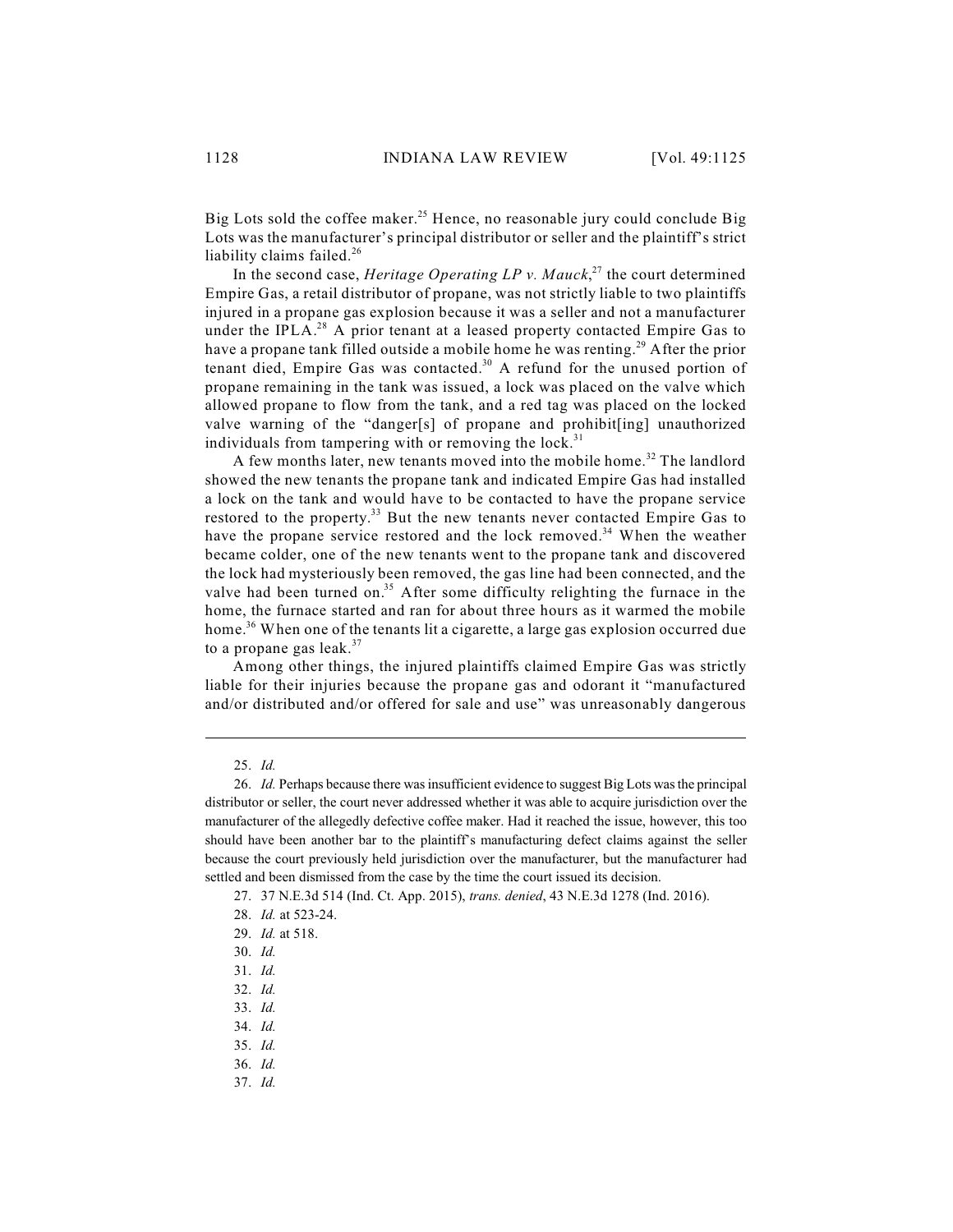and defective.<sup>38</sup> Empire Gas, however, argued it was merely a gas retailer and therefore could not be strictly liable under the IPLA because it was not a manufacturer.<sup>39</sup> The court acknowledged strict liability under the IPLA only applied to manufacturers or those deemed to be manufacturers under the Act.<sup>40</sup> The evidence before the court established Empire Gas sold and distributed propane.<sup>41</sup> The odorant added to the propane was not added by Empire Gas, but was infused by the "manufacturer" prior to delivery to Empire Gas. $42$  Thus, the court concluded Empire Gas was a retail seller, not a manufacturer under the IPLA, and therefore not subject to strict liability.<sup>43</sup>

*Big Lots* and *Mauck* are two more decisions in a long line of recent cases consistently holding strict liability under Indiana Code section 34-20-2-3 is not a viable claim against retail sellers unless the seller is also the manufacturer or deemed to be a manufacturer under the IPLA.

## *B. Physical Harm Caused by a Product*

For purposes of the IPLA, "'[p]hysical harm' . . . means bodily injury, death, loss of services, and rights arising from any such injuries, as well as sudden, major damage to property."<sup>44</sup> It "does not include gradually evolving damage to property or economic losses from such damage."<sup>45</sup> A "product" is "any item or good that is personalty at the time it is conveyed by the seller to another party," but not a "transaction that, by its nature, involves wholly or predominantly the sale of a service rather than a product."<sup>46</sup> Although the 2015 survey period did not include any cases further refining the concept of "physical harm caused by a product," several recent cases have done so.<sup>47</sup>

- 44. IND. CODE § 34-6-2-105(a) (2016).
- 45. *Id.* § 36-6-2-105(b).
- 46. *Id.* § 34-6-2-114(a)-(b).

47. *See, e.g.*, Bell v. Par Pharm. Cos., No. 1:11-CV-01454-TWP-MJD, 2013 WL 2244345 (S.D. Ind. May 21, 2013); Barker v. CareFusion 303, Inc*.*, No. 1:11-CV-00938-TWP-DKL, 2012 WL5997494 (S.D. Ind. Nov. 30, 2012); Hathaway v. Cintas Corp. Servs., Inc., 903 F. Supp. 2d 669 (N.D. Ind. 2012); Pentony v. Valparaiso Dep't of Parks & Recreation*,* 866 F. Supp. 2d 1002 (N.D. Ind. 2012); Miceli v. Ansell, Inc., 23 F. Supp. 2d 929, 932 (N.D. Ind. 1998); Fleetwood Enters., Inc. v. Progressive N. Ins. Co*.*, 749 N.E.2d 492, 493-94 (Ind. 2001); GuideOne Ins. Co. v. U.S. Water Sys., Inc*.*, 950 N.E.2d 1236, 1244 (Ind. Ct. App. 2011).

<sup>38.</sup> *Id.* at 523.

<sup>39.</sup> *Id.* at 519, 523.

<sup>40.</sup> *Id.* at 523. To support its decision, the court analyzed various definitions within the IPLA, including, for example, Indiana Code section 34-6-2-77.

<sup>41.</sup> *Id.*

<sup>42.</sup> *Id.*

<sup>43.</sup> *Id.* at 523-24.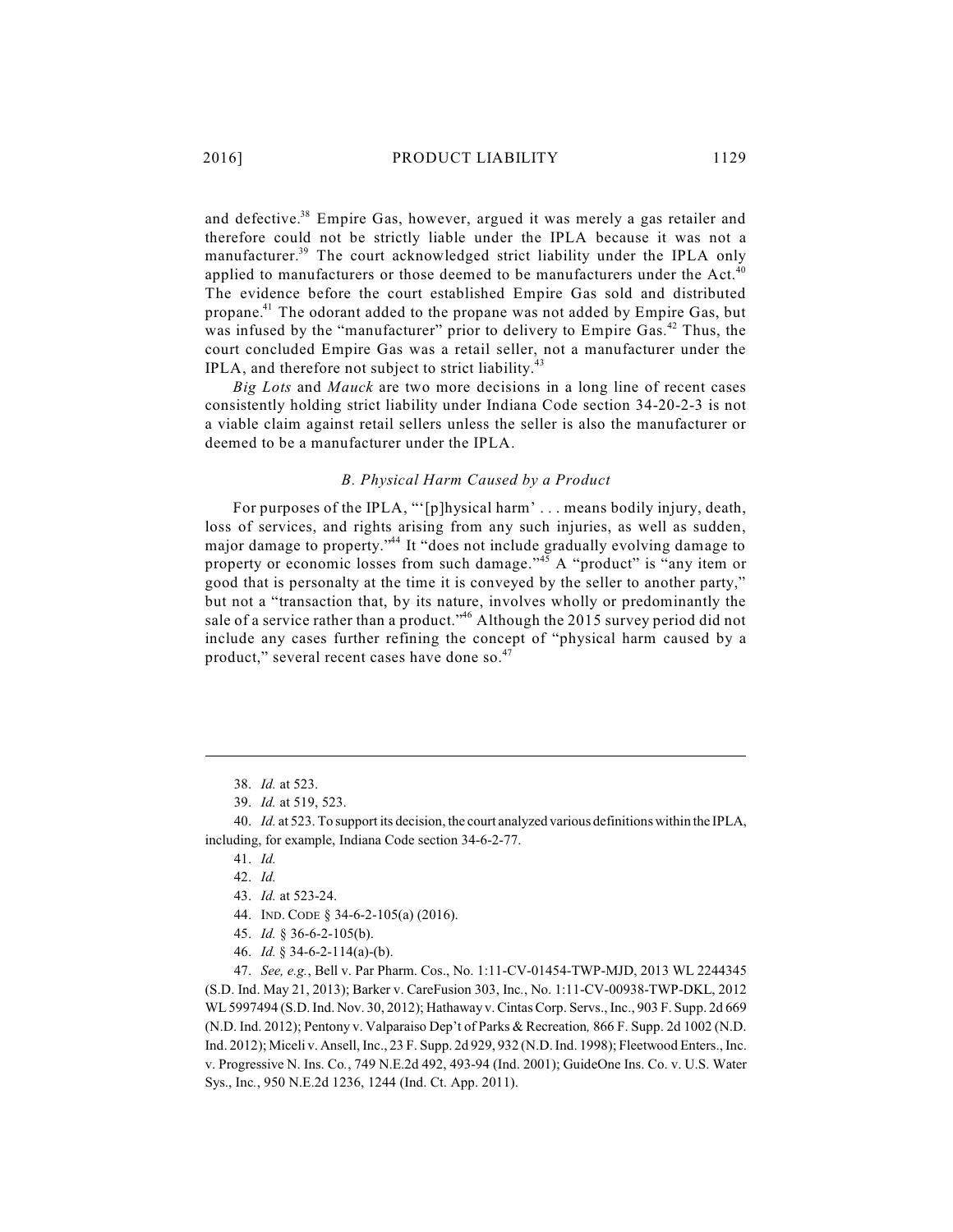#### *C. Defective and Unreasonably Dangerous*

IPLA liability only extends to products that are in "defective condition,"<sup>48</sup> which exists if the product, at the time it is conveyed by the seller to another party, is: "(1) not contemplated by reasonable persons among those considered expected users or consumers of the product; and (2) that will be unreasonably dangerous to the expected user or consumer when used in reasonably expectable ways of handling or consumption."<sup>49</sup> Both are threshold proof requirements.<sup>50</sup>

Indiana claimants may prove a product is in a "defective condition" by asserting one or any combination of the following three theories: (1) the product has a defect in its design ("design defect"); (2) the product lacks adequate or appropriate warnings ("warning defect"); or (3) the product has a defect that is the result of a problem in the manufacturing process ("manufacturing defect").<sup>51</sup> An unreasonably dangerous product under the IPLA is one that "exposes the user or consumer to a risk of physical harm . . . beyond that contemplated by the ordinary consumer who purchases [it] with the ordinary knowledge about the product's characteristics common to the community of consumers."<sup>52</sup> If a product injures in a fashion that is objectively known to the community of product consumers, it is not unreasonably dangerous as a matter of law.<sup>53</sup> Courts in Indiana have been fairly active in recent years when it comes to dealing with concepts of unreasonable danger and causation in Indiana product liability actions. 54

51. *See* First Nat'l Bank & Trust Corp. v. Am. Eurocopter Corp. (*Inlow II*), 378 F.3d 682, 689 (7th Cir. 2004); Westchester Fire Ins. Co. v. Am. Wood Fibers, Inc*.*, No. 2:03-CV-178-TS, 2006 WL 752584, at \*5 (N.D. Ind. Oct. 31, 2006); *Baker*, 799 N.E.2d at 1140.

Although claimants are free to assert any of the three theories, or a combination, for proving that a product is in a "defective condition," the IPLA provides explicit statutory guidelines for identifying when products are not defective as a matter of law. Indiana Code section 34-20-4-3 provides that "[a] product is not defective under [the IPLA] if it is safe for reasonably expectable handling and consumption. If an injury results from handling, preparation for use, or consumption that is not reasonably expectable, the seller is not liable under [the IPLA]." IND. CODE § 34-20-4-3 (2013). In addition, "[a] product is not defective under [the IPLA] if the product is incapable of being made safe for its reasonably expectable use, when manufactured, sold, handled, and packaged properly." *Id.* § 34-20-4-4.

Joseph R. Alberts et al., *Survey of Recent Developments in Indiana Product Liability Law*, 47 IND. L. REV. 1129, 1133-34 n.45 (2014).

52. IND. CODE § 34-6-2-146; *see also Baker*, 799 N.E.2d at 1140.

53. *Baker*, 799 N.E.2d at 1140; *see also* Moss v. Crosman Corp*.*, 136 F.3d 1169, 1174-75 (7th Cir. 1998).

54. Stuhlmacher v. Home Depot U.S.A., Inc., No. 2:10-CV-00467-JTM-APR, 2013 WL

<sup>48.</sup> IND. CODE § 34-20-2-1.

<sup>49.</sup> *Id.* § 34-20-4-1.

<sup>50.</sup> *See*Baker v. Heye-Am., 799 N.E.2d 1135, 1140 (Ind. Ct. App. 2003)("[U]nder the IPLA, the plaintiff must prove that the product was in a defective condition that rendered it unreasonably dangerous.").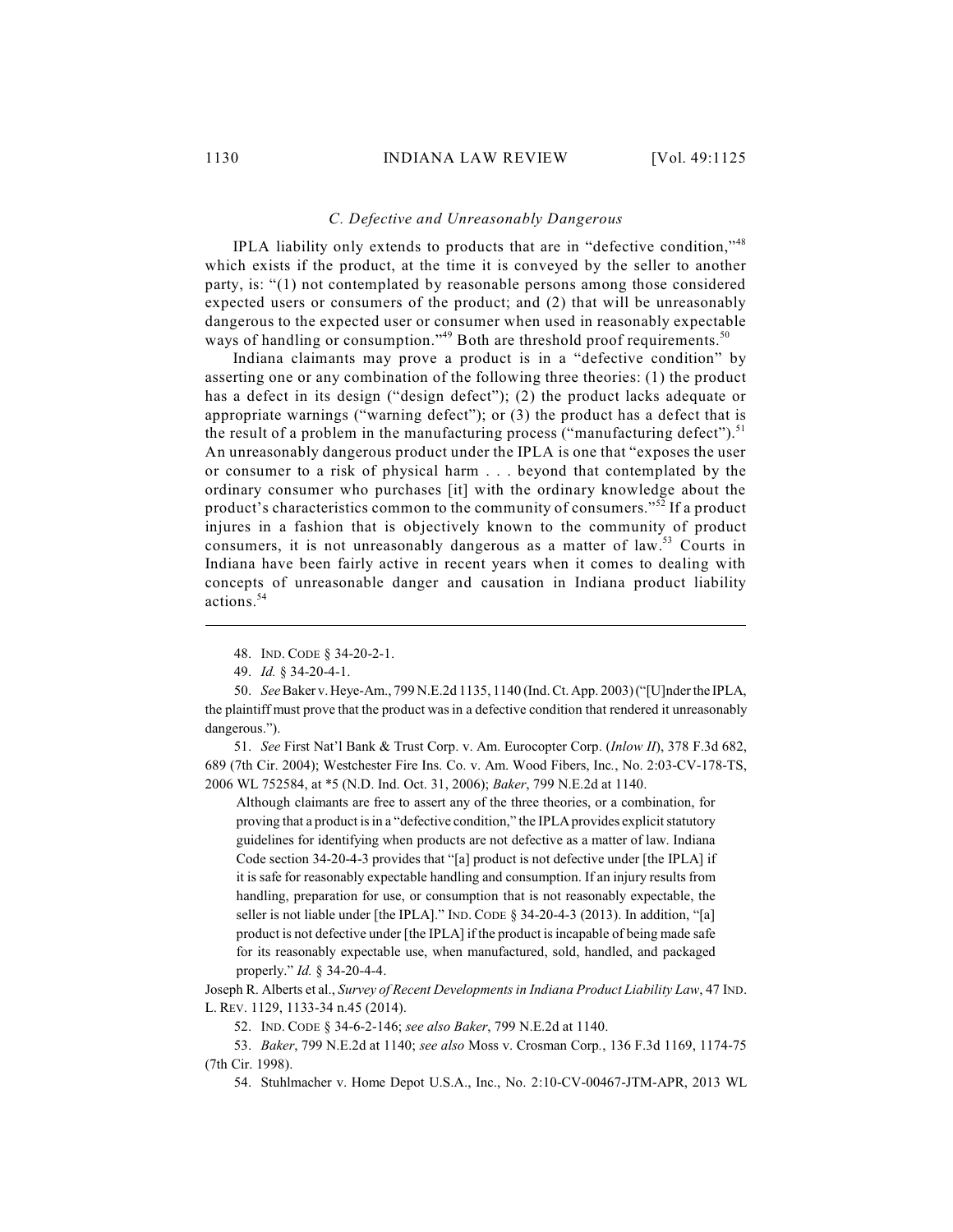The IPLA, and specifically Indiana Code section 34-20-2-2, imposes a negligence standard in all product liability claims relying upon a design or warning theory to prove a product is in a defective condition:

[I]n an action based on an alleged design defect in the product or based on an alleged failure to provide adequate warnings or instructions regarding the use of the product, the party making the claim must establish that the manufacturer or seller failed to exercise reasonable care under the circumstances in designing the product or in providing the warnings or instructions.<sup>55</sup>

Accordingly, the term "strict" liability is no longer applicable in design and warning cases to the extent the term "strict" connotes the imposition of liability without regard to fault or the exercise of reasonable care.<sup>56</sup> The IPLA contemplates the traditional type of "strict" liability (without fault or proof of negligence) only for so-called "manufacturing" defects—those that arise "in the manufacture and preparation of the product."<sup>57</sup> For manufacturing defects, liability can be established even if the seller has "exercised all reasonable care."<sup>58</sup>

Although the IPLA has for nearly twenty years made clear "strict" liability applies only in cases involving alleged manufacturing defects, some courts have been slow to recognize that concept.<sup>59</sup> A misleading short title in the *Burns Indiana Statutes Annotated* compendium also may be contributing to some of the confusion in this area.<sup>60</sup> In the 1998 Replacement Volume, the *Burns* editors

56. IND. CODE § 34-6-2-2(1).

57. *Id.*; *see also* Mesman v. Crane Pro Servs., 409 F.3d 846, 849 (7th Cir. 2008); First Nat'l Bank & Tr. Corp. v. Am. Eurocopter Corp. (*Inlow II*), 378 F.3d 682, 689 n.4 (7th Cir. 2004); Conley v. Lift-All Co., No. 1:03-CV-1200-DFH-TAB, 2005 WL1799505, at \*6 (S.D. Ind. July 25, 2005); Bourne v. Marty Gilman, Inc., No. 1:03–CV–1375–DFH–VSS, 2005 WL 1703201, at \*3 (S.D. Ind. 2005).

58. IND.CODE § 34-6-2-2(1). "Strict" liability for defects "in manufacturing and preparation" is also subject to the additional requirement that the "user or consumer has not bought the product from or entered into any contractual relation with the seller." *Id.* § 34-6-2-2(2).

59. *See, e.g.*, Whitted v. Gen. Motors Corp., 58 F.3d 1200, 1206 (7th Cir. 1995); Vaughn v. Daniels Co., 841 N.E.2d 1133, 1138-39 (Ind. 2006); Warriner v. DC Marshall Jeep*,* 962 N.E.2d 1263 (Ind. Ct. App. 2012).

60. IND. CODE § 34-20-2-2.

<sup>3201572 (</sup>N.D. Ind. June 21, 2013); Bell v. Par Pharm. Cos., No. 1:11-CV-01454-TWP-MJD, 2013 WL 2244345, at \*1 (S.D. Ind. May 21, 2013); Beasley v. Thompson/Center Arms Co., No. 2:11- CV-3-WTL-WGH, 2013 WL 968234 (S.D. Ind. Mar. 12, 2013); Hathaway v. Cintas Corp. Servs., Inc*.*, 903 F. Supp. 2d 669 (N.D. Ind. 2012); Roberts v. Menard, Inc., No. 4:09-CV-59-PRC, 2011 WL1576896 (N.D. Ind. Apr. 25, 2011); Price v. Kuchaes, 950 N.E.2d 1218, 1232-33 (Ind. Ct. App. 2011).

<sup>55.</sup> IND. CODE § 34-20-2-2. Just like a claimant advancing any other type of negligence theory, a claimant advancing a product liability design or warning defect theory must meet the traditional negligence elements: duty, breach, injury, and causation. *See* Kovach v. Caligor Midwest, 913 N.E.2d 193, 197-99 (Ind. 2009).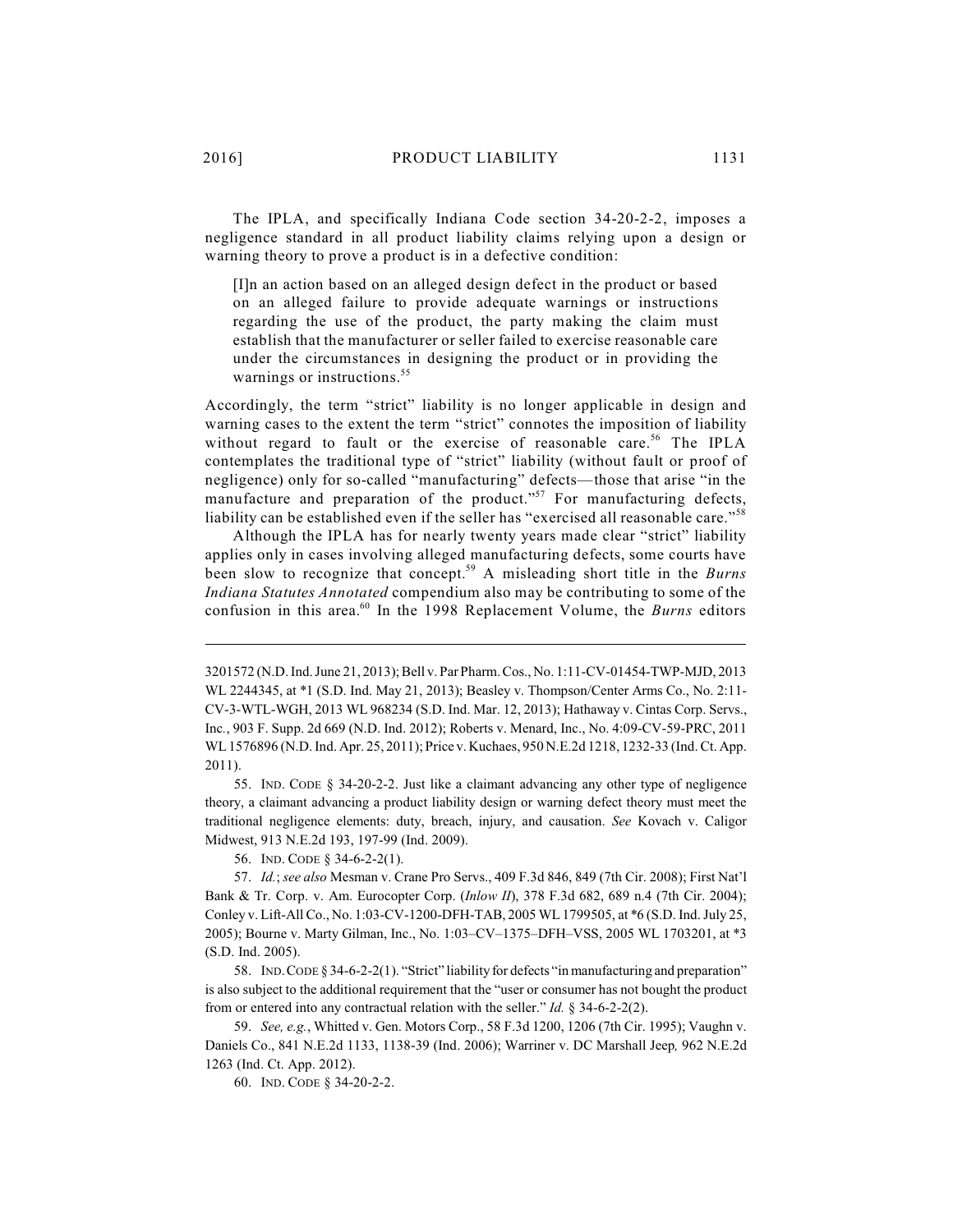inserted a short title for Indiana Code section 34-20-2-2, entitled, "Strict liability - Design defect."<sup>61</sup> That short title unfortunately makes it appear to some readers as though strict liability applies either to the entire section (and thereby all three theories for proving defectiveness) or, at the very least, to design defect claims.<sup>62</sup> Neither is accurate because, as noted above, a close reading of the statute reveals "strict" liability (liability without fault or proof of negligence) applies only to cases involving manufacturing defect theories and not to cases alleging either design or warning theories.<sup>63</sup> Incidentally, the West editors did not use the same short title in the *West's Annotated Indiana Code*, choosing instead to use a more accurate short title styled, "Exercise of reasonable care; privity."<sup>64</sup> In *Jones v*. Horseshoe Casino,<sup>65</sup> Chief Judge Simon recognized the unfortunate Burns short title of Indiana Code section 34-20-2-2 can be confusing: "This statute is confusing in that it applies a negligence standard to a claim it calls 'strict liability.'"<sup>66</sup>

The 2015 case of *Heritage Operating LP v. Mauck*, provides a good illustration of how confusion surrounding the "strict" liability concept can profoundly affect the outcome of a case.<sup>67</sup> As described briefly above, the *Mauck* court resolved the manufacturer/seller issue as a matter of law, but in doing so, it presumed there was an operative IPLA-based "strict liability" claim.<sup>68</sup> A close reading of the decision reveals the plaintiffs' only real IPLA-based defect theory alleged an inadequate warning.<sup>69</sup> The decision does not indicate plaintiffs were pursuing any design defect claims, nor did the plaintiffs appear to have asserted a "manufacturing defect" claim by contending the natural gas product itself suffered from some kind of problem or glitch in the manufacturing process.<sup>70</sup> The plaintiffs appeared to have recognized natural gas is what it is, and they did not appear to have taken any issue with the process of refining or producing it.<sup>71</sup> Accordingly, there was no "strict" liability theory Indiana Code section 34-20-2-2

65. No. 2:15-cv-00014-PPS-PRC, 2015 WL 3407872 (N.D. Ind. May 27, 2015).

66. *Id.* at \*2.

67. Heritage Operating LP v. Mauck, 37 N.E.3d 514 (Ind. Ct. App. 2015), *trans. denied*, 43 N.E.3d 1278 (Ind. 2016).

68. *Id.* at 522-25.

71. *Id.*

<sup>61.</sup> *Id.*

<sup>62.</sup> *See, e.g.*, *Whitted*, 58 F.3d at 1206; *Vaughn*, 841 N.E.2d at 1138-39; *Warriner*, 962 N.E.2d 1263.

<sup>63.</sup> IND. CODE § 34-6-2-2(1).

<sup>64.</sup> IND. CODE § 34-20-2-2. The Indiana General Assembly originally codified in 1995 the language now found in Indiana Code section 34-20-2-2. That language was subsequently renumbered in 1998 as part of a reorganization of Title 34. Neither the 1995 enactment nor the 1998 recodification, as published by the Indiana General Assembly, included any section short title for the particular section involved here.

<sup>69.</sup> *Id.* at 520.

<sup>70.</sup> *Id.* at 519.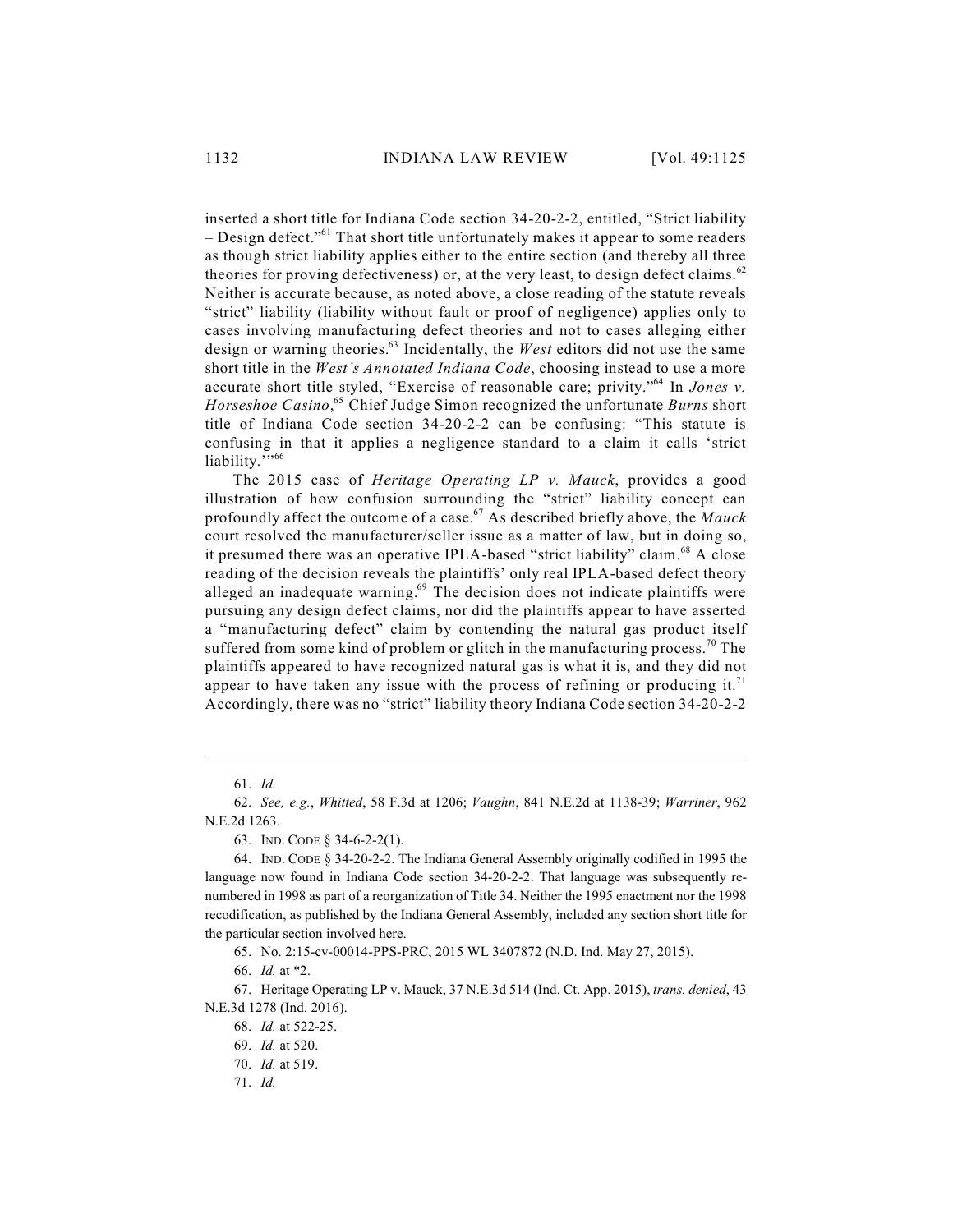would allow in the *Mauck* case.<sup>72</sup> As discussed above, to the extent "strict" liability is a term associated with the concept of liability without regard to fault or proof of negligence, it is not a doctrine the IPLA recognizes as applicable to inadequate warning theories.<sup>73</sup> It is, therefore, peculiar that the  $Mauck$  court took such great pains to reject the Indiana Supreme Court's venerable *Webb v. Jarvis* three-part duty analysis applicable to negligence cases in favor of a separate duty analysis arising out of an older line of non-IPLA cases that treated natural gas as "a dangerous instrumentality."<sup>74</sup> That the *Mauck* court was under the impression an IPLA-based warnings defect negligence case is functionally the same as a traditional "strict" liability case might help explain why it rejected the *Webb* test in favor of a special rule when natural gas is the "product" at issue.<sup>75</sup>

Courts in Indiana frequently addressed in recent years concepts of unreasonable danger and causation in Indiana product liability actions. In 2015, the Seventh Circuit, in *Piltch v. Ford Motor Co.*, again addressed a causation issue, though in the unique context of res ipsa loquitur doctrine.<sup>76</sup> The plaintiffs in *Piltch* were injured in a 2007 car accident when the air bags in their Mercury Mountaineer failed to deploy.<sup>77</sup> A year earlier, the Mountaineer had been involved in another car accident in which the air bags did not deploy.<sup>78</sup> The vehicle was repaired after the 2006 accident, and the plaintiffs assumed the air bags were reset during that repair process.<sup>79</sup> In 2009, one year before the lawsuit was filed, the plaintiffs sold the Mountaineer.<sup>80</sup> The car's "black box" was wiped clean after the sale; accordingly, no electronic data regarding either the 2006 or 2007 accident was retained.<sup>81</sup> The plaintiffs sued Ford for damages arising from the 2007 accident, but they failed to support their allegations of design and manufacturing defect with expert testimony.<sup>82</sup>

The court noted in addition to proving the existence of a defect, the plaintiffs also had to prove causation. $83$  The plaintiffs' claims rested in part on the crashworthiness doctrine, which operates as an expansion of proximate cause and "imposes liability for design defects that enhance injuries from a collision, but did not cause the collision in the first place."<sup>84</sup> The plaintiffs failed to provide expert testimony on the issue of proximate cause, and so "a lay juror could not

<sup>72.</sup> IND. CODE § 34-6-2-2(1) (2016).

<sup>73.</sup> *Heritage Operating LP*, 37 N.E.3d at 519.

<sup>74.</sup> *Id.* at 521 (quoting Palmer & Sons Paving, Inc. v. N. Ind. Pub. Serv. Co., 758 N.E.2d 550, 554 (Ind. Ct. App. 2001)).

<sup>75.</sup> *Id.* at 522-25.

<sup>76.</sup> Piltch v. Ford Motor Co., 778 F.3d 628 (7th Cir. 2015).

<sup>77.</sup> *Id.* at 631.

<sup>78.</sup> *Id.* at 630.

<sup>79.</sup> *Id.* at 631.

<sup>80.</sup> *Id.*

<sup>81.</sup> *Id.*

<sup>82.</sup> *Id.*

<sup>83.</sup> *Id.* at 633.

<sup>84.</sup> *Id.* at 633-34.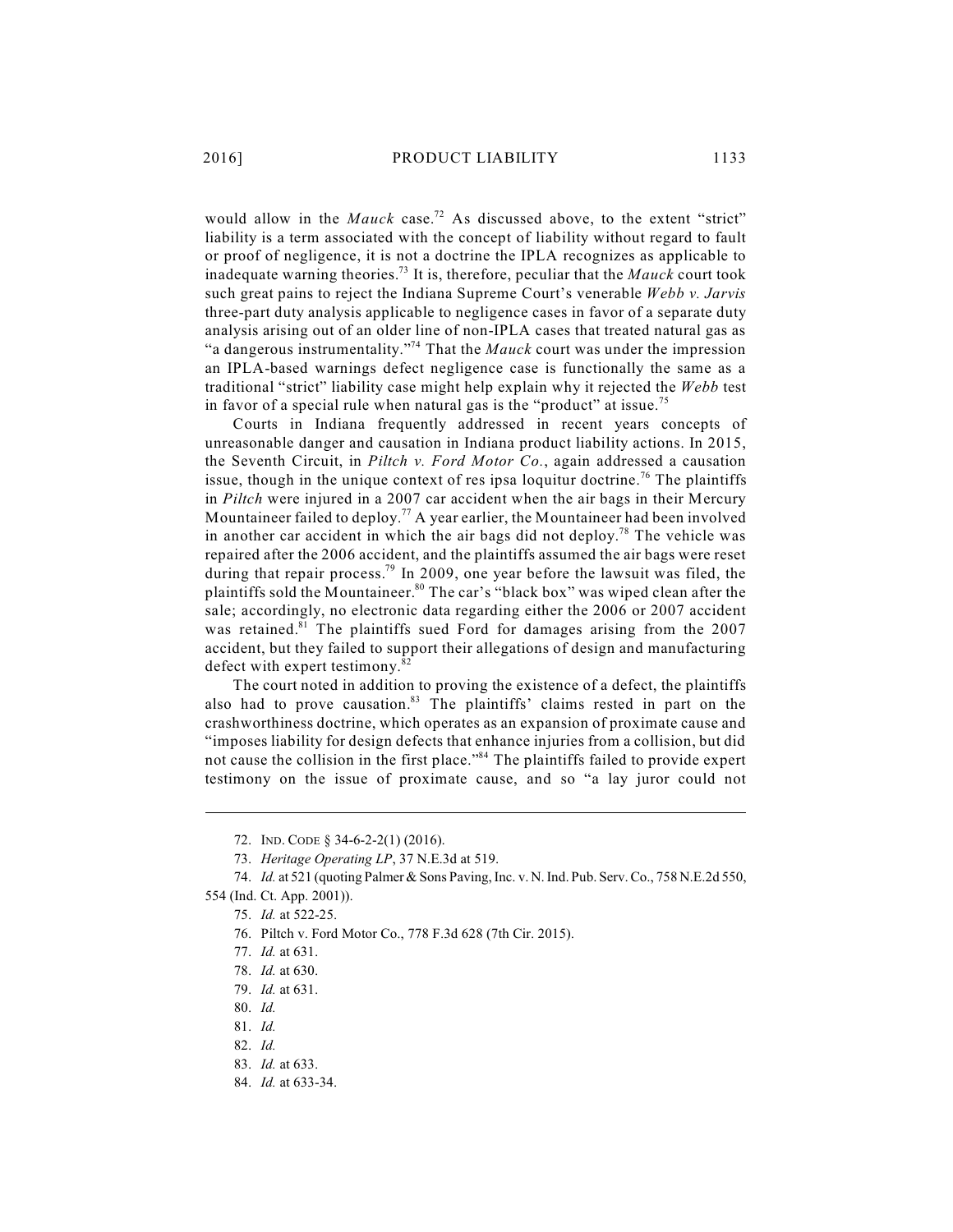distinguish between the injuries caused by the collision and the enhanced injuries caused by the air bags' failure to deploy without engaging in pure speculation."<sup>85</sup> The plaintiffs also attempted to prove their case by invoking the doctrine of res ipsa loquitur, which allows a jury to infer a defect based on circumstantial evidence. $86$  A plaintiff asserting res ipsa loquitur must prove the component alleged to have caused the injury was under the "exclusive control of the defendant at the time of injury," and the accident is not one that normally occurs if the defendant is exercising proper care. $87$  The court found there were other possible explanations for the air bags' failed deployment—most notably, the possibility the air bag mechanism was not reset after the car's 2006 accident.<sup>88</sup> The plaintiffs designated no evidence to rule out this possibility.<sup>89</sup> Thus, the jury could only speculate as to the cause of the air bag failure, making this case inappropriate for application of the res ipsa loquitur doctrine.<sup>90</sup>

# *D. Decisions Involving Specific Defect Theories*

*1. Warning Defect Theory.*—The IPLA contains a specific statutory provision covering the warning defect theory:

A product is defective . . . if the seller fails to: (1) properly package or label the product to give reasonable warnings of danger about the product; or (2) give reasonably complete instructions on proper use of the product; when the seller, by exercising reasonable diligence, could have made such warnings or instructions available to the user or consumer.<sup>91</sup>

For a cause of action to attach in failure to warn cases, the "unreasonably dangerous" inquiry is similar to the requirement that the danger or alleged defect be latent or hidden.<sup>92</sup>

Courts interpreting Indiana warning defect theories have been quite active in the past decade or so.<sup>93</sup> This Survey will focus on two warning defect cases, both of which are federal cases arising out of the Northern District of Indiana.<sup>94</sup> The

91. IND. CODE § 34-20-4-2 (2016).

92. *See* First Nat'l Bank & Trust Corp. v. Am. Eurocopter Corp. (*Inlow II*), 378 F.3d 682, 690 n.5 (7th Cir. 2004).

93. *See, e.g.*, Weigle v. SPX Corp*.*, 729 F.3d 724 (7th Cir. 2013); Hartman v. Ebsco Indus., Inc., No. 3:10-CV-528-TLS, 2013 WL 5460296 (N.D. Ind. Sept. 30, 2013); Stuhlmacher v. Home Depot U.S.A., Inc., No. 2:10-CV-00467-JTM-APR, 2013 WL3201572 (N.D. Ind. June 21, 2013); Tague v. Wright Med. Tech., Inc*.*, No. 4:12-CV-13-TLS, 2012 WL 1655760 (N.D. Ind. May 10, 2012); Hathaway v. Cintas Corp. Servs., Inc*.*, 903 F. Supp. 2d 669 (N.D. Ind. 2012).

94. *See* Simmons v. Philips Elecs. N.A. Corp., No. 2:12-CV-39-TLS, 2015 WL 1418772

<sup>85.</sup> *Id.* at 634.

<sup>86.</sup> *Id.*

<sup>87.</sup> *Id.*

<sup>88.</sup> *Id.* at 635.

<sup>89.</sup> *Id.*

<sup>90.</sup> *Id.*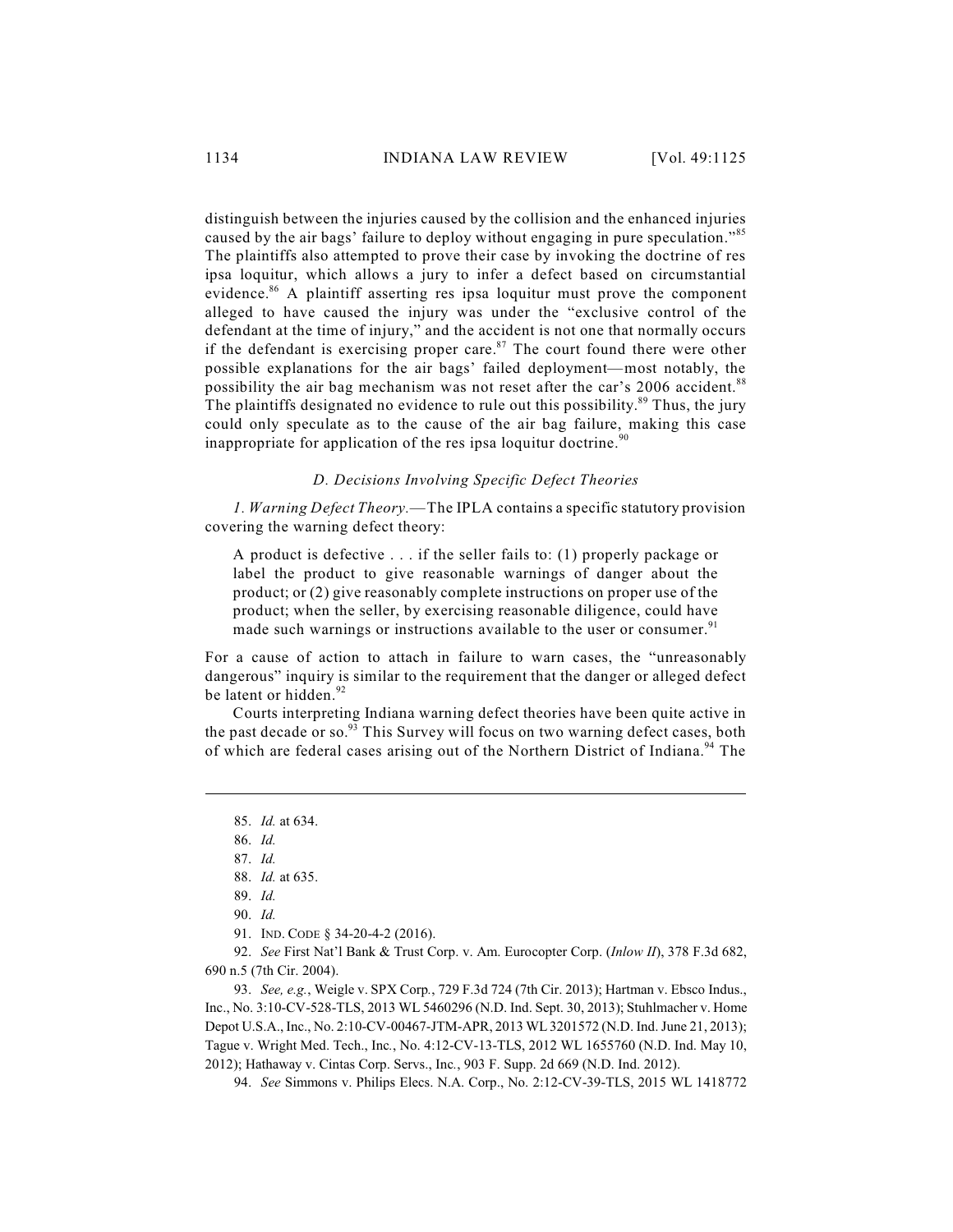first case, *Shelter Ins. Cos. v. Big Lots Stores, Inc.*,<sup>95</sup> is discussed briefly above in section I.A. The case involved a subrogation claim brought by an insurer for a fire caused by a Kenmore coffee maker alleged to be defective.<sup>96</sup> In addition to the strict liability claims previously discussed, the insurer claimed Big Lots failed to provide adequate warnings or instructions.<sup>97</sup> To support this claim, the insurer argued the wiring and plug blade in the coffee maker retrieved from the home after the fire were different than those in an exemplar Kenmore coffee maker of the same model.<sup>98</sup> Plaintiff argued Big Lots sometimes sold distressed merchandise and the coffee maker which allegedly caused the fire was not in the same condition as when it left the manufacturer.<sup>99</sup> Thus, plaintiff argued, Big Lots had a duty to warn purchasers the coffee maker was "a distressed product that might be in a different condition than a Kenmore coffee maker sold by the manufacturer."<sup>100</sup>

The court rejected the argument noting the purchaser received an owner's manual with the coffee maker.<sup>101</sup> Even though none of the warnings in the manual were in the record, the court opined there was no evidence Big Lots knew or should have known of any modification of the coffee maker, or that any modification would require any different warning or instructions than those contained within the owner's manual.<sup>102</sup> Quoting *Ford Motor Co. v. Rushford*,<sup>103</sup> the court noted in the absence of actual or constructive knowledge of a product modification, a seller's duty to warn is discharged where it provides a manufacturer's warnings.<sup>104</sup> "In other words absent special circumstances, if the manufacturer provides adequate warnings of the danger of its product and the seller passes this warning along to the buyer or consumer, then the seller has no obligation to provide additional warnings." $105$  The court concluded the only evidence before it was the coffee maker alleged to be defective was different than the exemplar.<sup>106</sup> The insurer had not identified any specific dangers or offered any evidence the warnings in the owner's manual were inadequate.<sup>107</sup> Finally, there was no evidence Big Lots knew or should have known any differences existed in the coffee maker or these differences presented risks not covered in the owner's

<sup>(</sup>N.D. Ind. Mar. 27, 2015); Shelter Ins. Cos. v. Big Lots Stores, Inc., No. 3:12-CV-433-JVB, 2014 WL 4494382 (N.D. Ind. Sept. 10, 2014).

<sup>95.</sup> *Shelter Ins. Cos.*, 2014 WL 4494382.

<sup>96.</sup> *Id.* at \*1.

<sup>97.</sup> *Id.* at \*2.

<sup>98.</sup> *Id.*

<sup>99.</sup> *Id.* 

<sup>100.</sup> *Id.*

<sup>101.</sup> *Id.*

<sup>102.</sup> *Id.* at \*2-3.

<sup>103.</sup> 868 N.E.2d 806, 811 (Ind. 2007).

<sup>104.</sup> *Shelter Ins. Cos.*, 2014 WL 4494382, at \*2.

<sup>105.</sup> *Id.* at \*3 (quoting *Ford Motor Co.*, 868 N.E.2d at 811).

<sup>106.</sup> *Id.*

<sup>107.</sup> *Id.*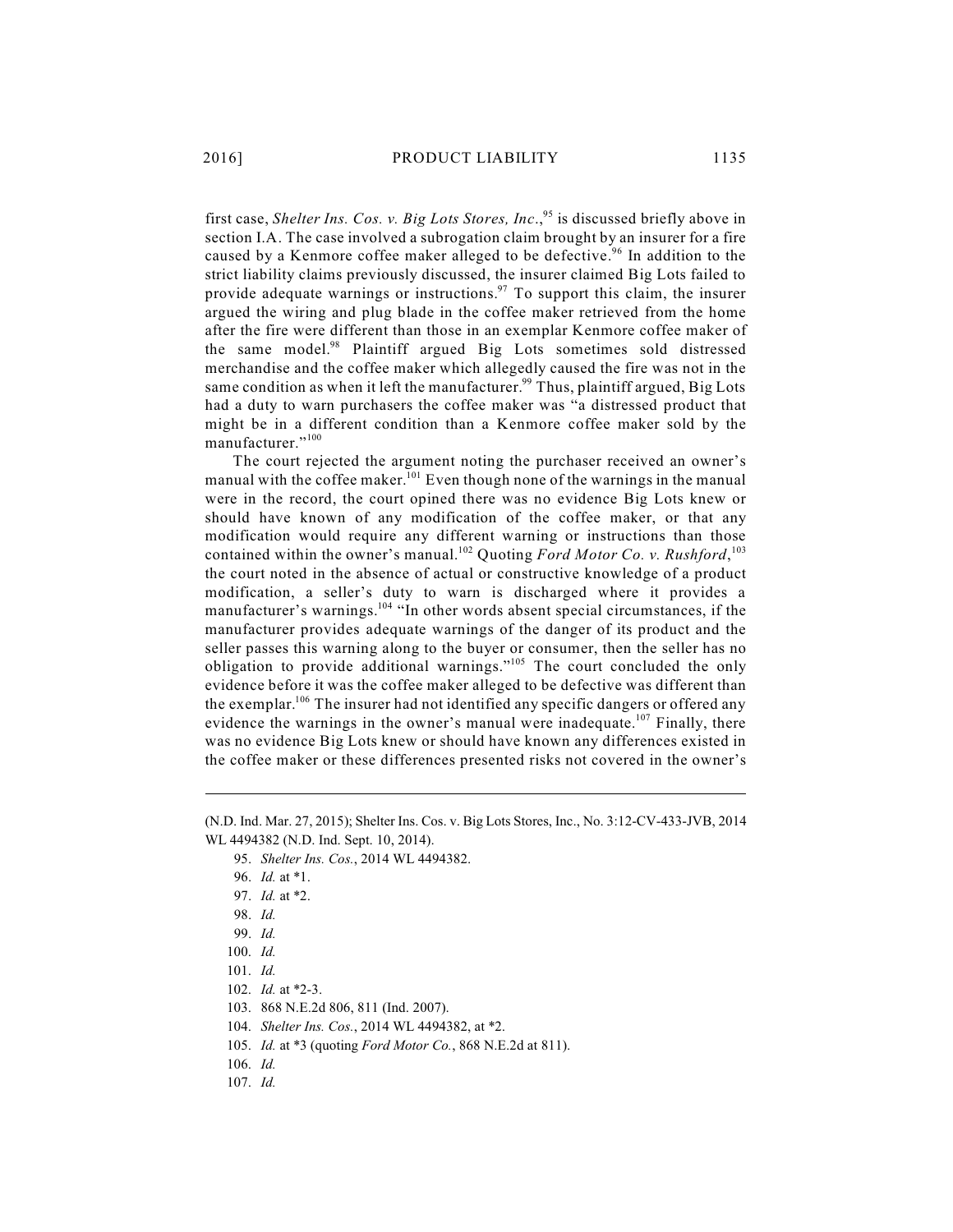manual.<sup>108</sup> As such, the insurer's warning defect claim failed.<sup>109</sup>

The second warning defect case, *Simmons v. Philips Electronics N.A.*  $Corp$ <sup>110</sup> involved a twenty-seven-inch cathode ray tube television and resulting fatal injury to a toddler when the television tipped over and landed on him.<sup>111</sup> The plaintiffs argued the television at issue was defective because the defendant had failed to warn them of or provide adequate instructions about the danger the television could tip over on top of children if placed on top of a dresser.<sup>112</sup> The court first analyzed whether a duty to warn existed and determined one did.<sup>113</sup> The court opined a manufacturer has a duty to warn of latent dangerous characteristics of a product even if the product itself does not contain a defect.<sup>114</sup> Further, a duty to warn exists if a misuse is reasonably expected or if the manufacturer knows the product is being widely misused.<sup>115</sup>

The television manufacturer argued the danger of a television tipping over was an "open and obvious" danger.<sup>116</sup> In short, the television was heavy, a characteristic that was not hidden and was easily observable.<sup>117</sup> Thus, it had no duty to warn.<sup>118</sup> The court rejected the argument acknowledging some cases were so one-sided there was no possibility a plaintiff could recover, but such was not the case.<sup>119</sup> The evidence designated by the plaintiffs suggested the tip-over hazard was known by the industry, but was not known or appreciated by the average consumer.<sup>120</sup> Further, at least one industry group in which the manufacturer participated recognized the tip-over hazard and engaged in consumer education efforts to make consumers aware of the danger posed by cathode ray televisions tipping-over on top of and injuring small children.<sup>121</sup> Thus, the tip-over use (or misuse) was reasonably foreseeable by the manufacturer.<sup>122</sup> The court could not conclude, based on the evidence before it, the plaintiffs could not prevail on their warning claims.<sup>123</sup> The court also found

119. *Id.*

121. *Id.* at \*2.

123. *Id.*

<sup>108.</sup> *Id.*

<sup>109.</sup> *Id.*

<sup>110.</sup> No. 2:12-CV-39-TLS, 2015 WL 1418772 (N.D. Ind. Mar. 27, 2015).

<sup>111.</sup> *Id.* at \*1-2.

<sup>112.</sup> *Id.* at \*7.

<sup>113.</sup> *Id.* at \*7-8. Citing *American Optical Co. v. Weidenhamer*, 457 N.E.2d 181, 187 (Ind. 1983), the Indiana Supreme Court acknowledged, without proof of a dangerous instrumentality or proof of a defect or improper design making an otherwise harmless instrument dangerous, no duty to warn exists. *Id.* at \*7.

<sup>114.</sup> *Id.* (citing Nat. Gas Odorizing, Inc. v. Downs, 685 N.E.2d 155, 160 (Ind. Ct. App. 2009)).

<sup>115.</sup> *Id.* (citing Leon v. Caterpillar Indus., Inc., 69 F.3d 1326, 1343 (7th Cir.1995)).

<sup>116.</sup> *Id.* at \*8.

<sup>117.</sup> *Id.*

<sup>118.</sup> *Id.*

<sup>120.</sup> *Id.*

<sup>122.</sup> *Id.* at \*9.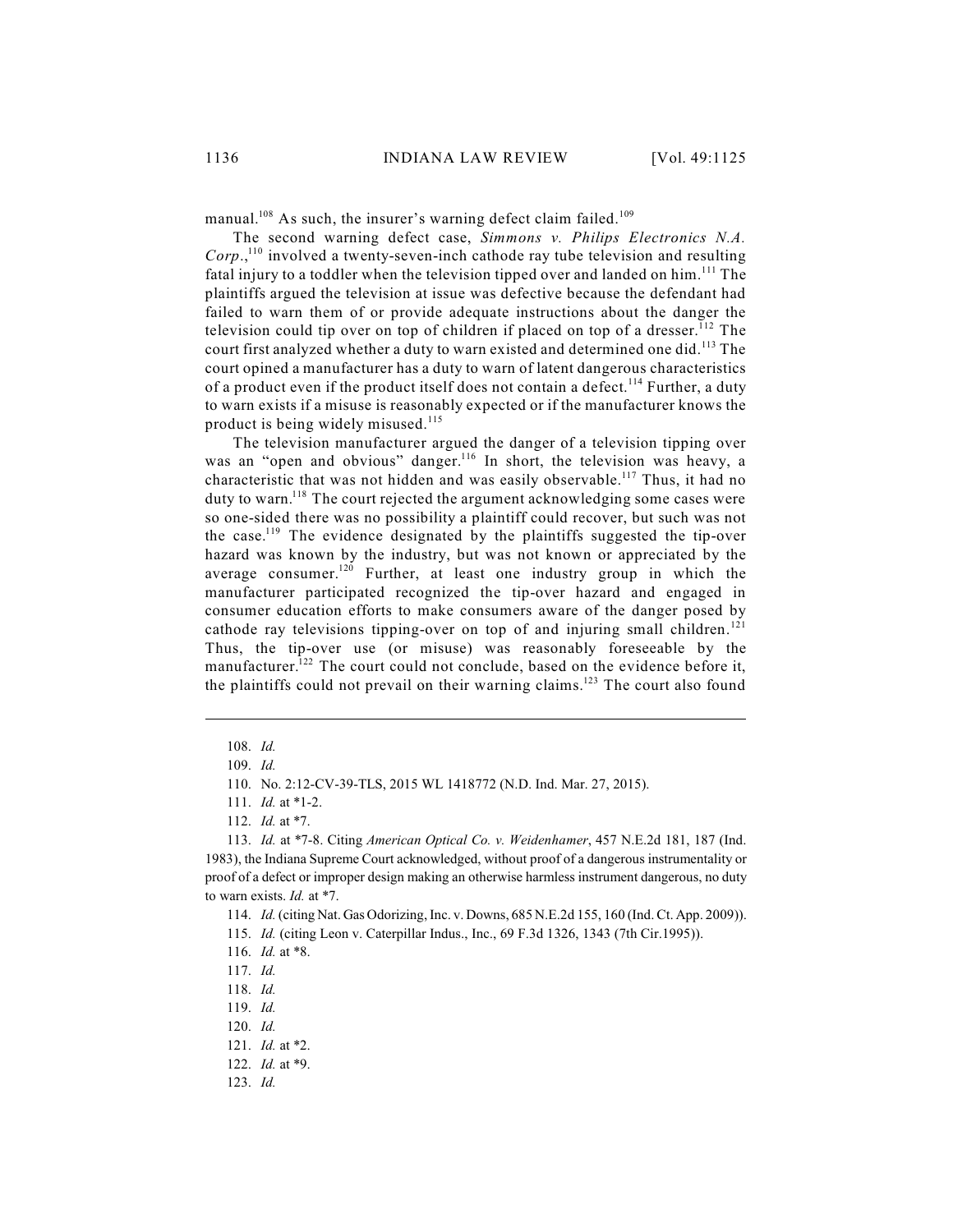a question existed as to the adequacy of the warnings provided by the manufacturer, because the manufacturer's safety instructions did not expressly reference the risk to children created by the alleged tip-over hazard and the warnings on the television itself only referenced the risk of electric shock.<sup>124</sup> The court held because adequacy of warnings was classically a question for a jury, it could not enter summary judgment for the manufacturer.<sup>125</sup>

*2. Design Defect Theory.*—State and federal courts in Indiana substantively addressed design defect theories in several recent cases.<sup>126</sup> The 2015 survey period added a couple more to the mix. The first case, *Simmons v. Philips* Electronics N.A. Corp.,<sup>127</sup> discussed at length in section I.D.1, involved a design defect theory in addition to the warnings defect theory addressed above. The design defect theory advanced two primary claims.<sup>128</sup> First, the plaintiffs claimed because the television could tip-over so easily, the manufacturer should have included a tethering device or other mounting hardware.<sup>129</sup> Second, the television should have been designed to withstand a "greater application of force," i.e., it should have been designed so it was more stable and harder to tip over.<sup>130</sup>

The court reasoned that for the plaintiffs to defeat the defendant's summary judgment motion, they had to show the product was both defective and also "unreasonably dangerous."<sup>131</sup> Establishing a defect in the product's design focused on the product.<sup>132</sup> Establishing the unreasonably dangerous requirement, however, focused on the "reasonable expectations of the consumer."<sup>133</sup> Finally, the plaintiffs must also be able to establish the existence of a feasible alternative design. 134

The court found the plaintiffs had marshaled sufficient evidence to establish a defect in the product's design by the use of expert testimony.<sup>135</sup> Plaintiffs' expert opined that depending upon how and where force was applied at or near the top of the television, ten to twelve and a half pounds of force would either

127. *Simmons*, 2015 WL 1418772.

130. *Id.* at \*10.

131. *Id.* (citing McMahon v. Bunn-O-Matic Corp., 150 F.3d 651, 657 (7th Cir. 1998)).

132. *Id.*

133. *Id.*

134. *Id.* ("Indiana [law] requires the plaintiff to show that another design not only could have prevented the injury but also was cost-effective under general negligence principles." (quoting Whitted v. Gen. Motors Corp., 58 F.3d 1200, 1206 (7th Cir. 1995))).

135. *Id.* at \*10-11.

<sup>124.</sup> *Id.* at \*10.

<sup>125.</sup> *Id.*

<sup>126.</sup> *See, e.g.*, Weigle v. SPX Corp., 729 F.3d 724 (7th Cir. 2013); Lapsley v. Xtek, Inc., 689 F.3d 802 (7th Cir. 2012); Mesman v. Crane Pro Servs., Inc., 409 F.3d 846 (7th Cir. 2005); Hathaway v. Cintas Corp. Servs., Inc., 903 F. Supp. 2d 669 (N.D. Ind. 2012) (discussing design defects and products liability); Green v. Ford Motor Co., 942 N.E.2d 791 (Ind. 2011); TRW Vehicle Safety Sys., Inc. v. Moore, 936 N.E.2d 201 (Ind. 2010).

<sup>128.</sup> *Id.* at \*10-11.

<sup>129.</sup> *Id.* at \*11.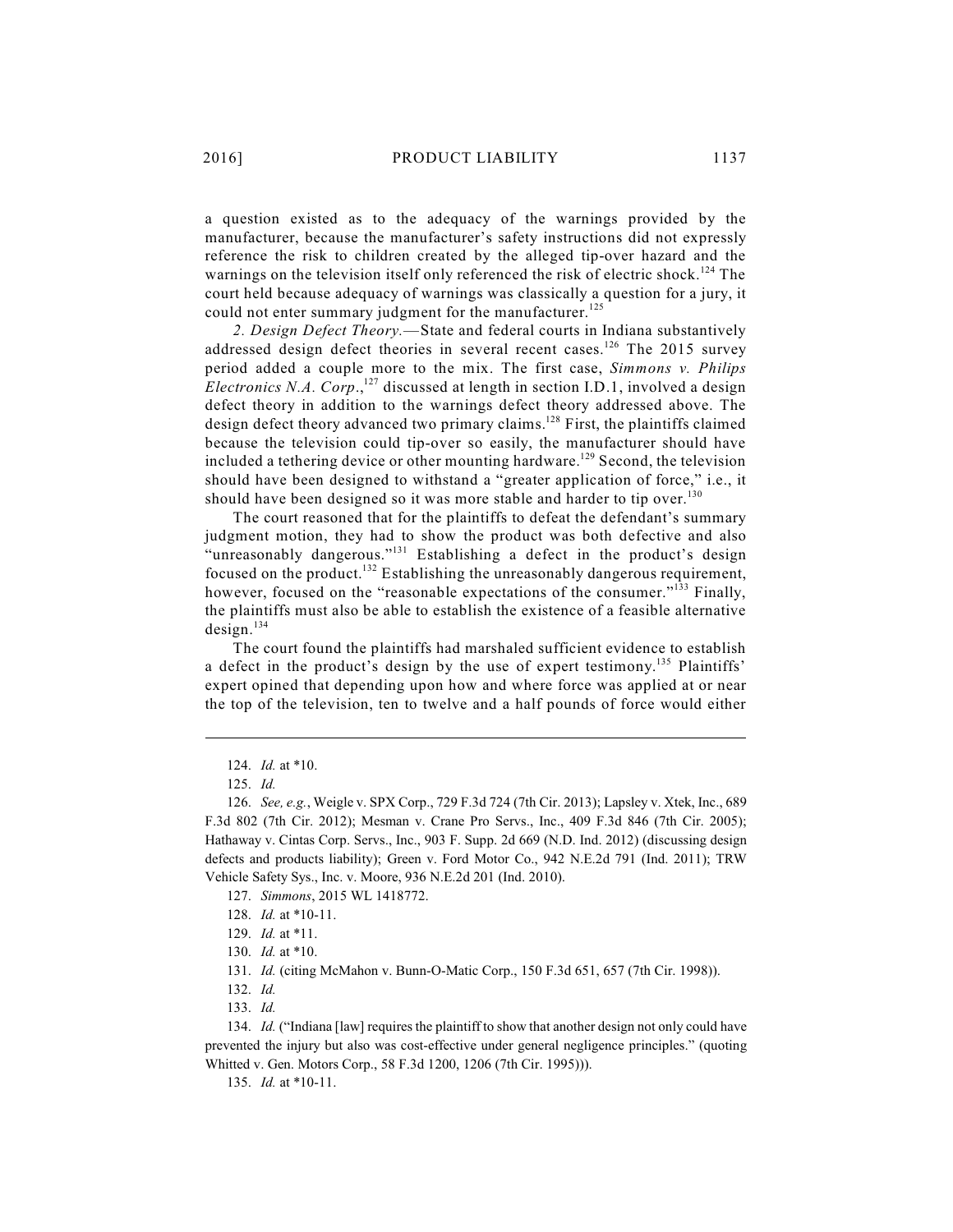cause the television to begin to tip or make it tip over altogether.<sup>136</sup> Further, an industry proposal to ameliorate tipping hazards would require a television to withstand a force of 20% of its weight without tipping, and the television at issue could not pass this requirement.<sup>137</sup>

As it related to satisfying the unreasonably dangerous requirement, the manufacturer argued the television was not unreasonably dangerous because the risk it might topple over when placed on top of a dresser and pulled on was an open and obvious risk. $^{138}$  As with the warning defect claim, however, the court again determined the plaintiffs had presented sufficient evidence to suggest the alleged risk was not open and obvious to the average consumer.<sup>139</sup> When the court viewed the evidence in the light most favorable to the plaintiffs, it could not grant the manufacturer's motion for summary judgment.<sup>140</sup>

Another case, Piltch *v. Ford Motor* Co.,<sup>141</sup> is also worthy of a brief mention. The plaintiffs in *Piltch* were injured when their Mercury Mountaineer struck a wall and the air bags failed to deploy.<sup>142</sup> The complaint alleged the Mountaineer's air bags suffered from both design and manufacturing defects.<sup>143</sup> The court's key dispositive analysis, which is addressed more fully below in section II, centered around the lack of credible expert testimony necessary to support the design defect claim.<sup>144</sup> The authors note here, however, the court also concluded claimants asserted, but failed to produce, any alternative airbag designs as the IPLA requires.<sup>145</sup>

## *E. Regardless of the Substantive Legal Theory*

The Indiana General Assembly carved out a limited exception to the IPLA's exclusive remedy in Indiana Code section 34-20-1-2.<sup>146</sup> The exception occurs where the defendant would otherwise satisfy the IPLA's definition of "seller" and the harm suffered by the claimant is not sudden, major property damage, personal injury, or death.<sup>147</sup> When these criteria are met, recovery theories can constitute

147. *See id.* § 34-20-1-2.

<sup>136.</sup> *Id.* at \*10.

<sup>137.</sup> *Id.* at \*11.

<sup>138.</sup> *Id.*

<sup>139.</sup> *Id.*

<sup>140.</sup> *Id.* at \*12.

<sup>141.</sup> 778 F.3d 628 (7th Cir. 2015).

<sup>142.</sup> *Id.* at 630.

<sup>143.</sup> *Id.* at 632.

<sup>144.</sup> *Id.* at 632-33.

<sup>145.</sup> *Id.* at 632.

<sup>146.</sup> For purposes of the IPLA, "'[m]anufacturer' . . . means a person or an entity who designs, assembles, fabricates, produces, constructs, or otherwise prepares a product or a component part of a product before the sale of the product to a user or consumer." IND.CODE § 34-6-2-77(a) (2016). "'Seller' . . . means a person engaged in the business of selling or leasing a product for resale, use, or consumption." *Id.* § 34-6-2-136.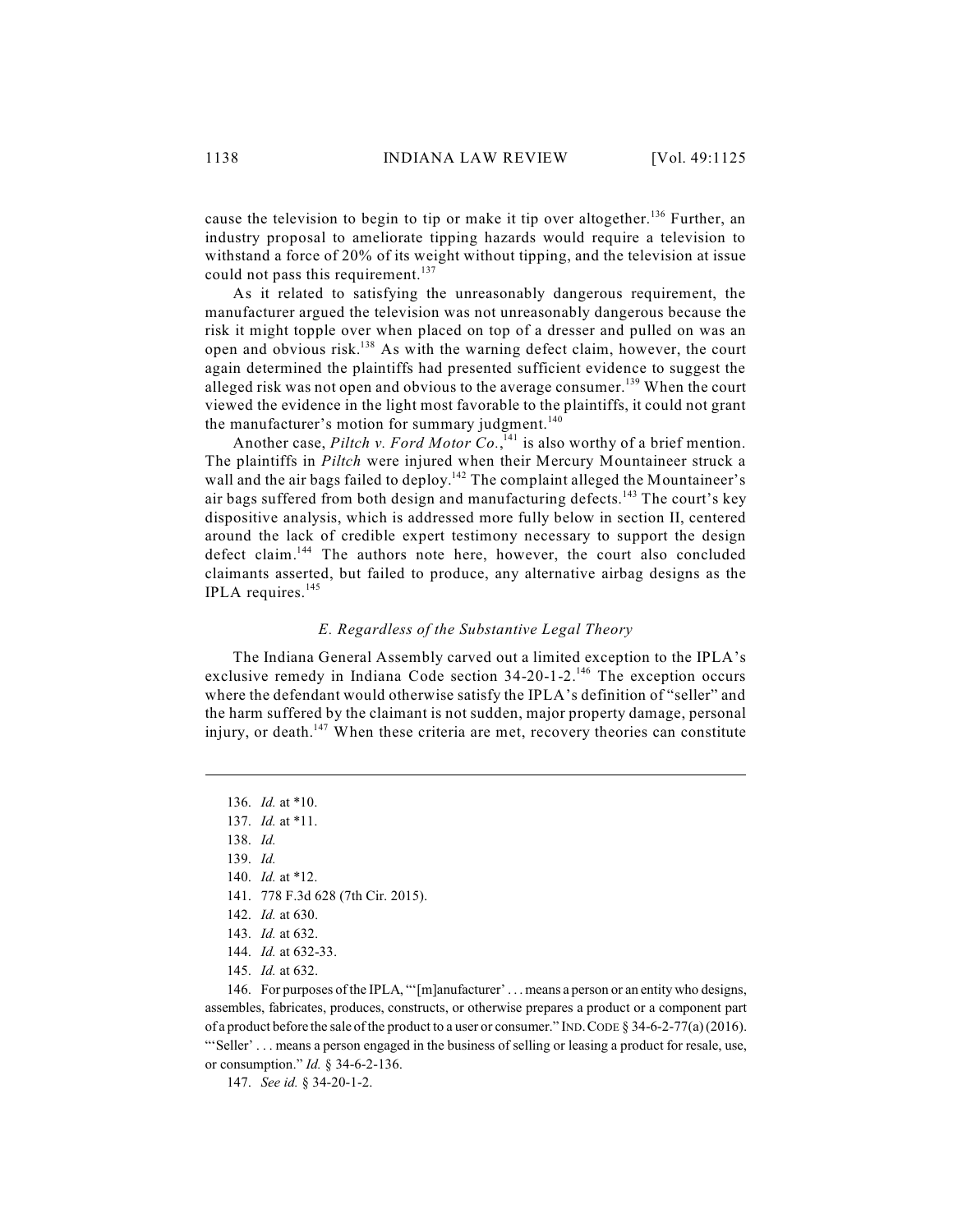the "other" actions not limited by Indiana Code section 34-20-1-2.<sup>148</sup> Indiana Code section 34-20-1-2 does not permit any claim against a "seller" that involves purely economic losses sounding on the common law of contracts, warranty, or the Uniform Commercial Code ("UCC"), or gradually developing property damage where all elements needed to demonstrate a typical contract-like claim are met.<sup>149</sup> In practical effect, application of the economic loss doctrine to tortbased warranty and negligence claims is simply another way of giving effect to the "regardless of the substantive legal theory" language in Indiana Code section 34-20-1-1. $^{150}$  When claims for "physical harm" caused by a product arise, the exclusive IPLA-based cause of action subsumes remedies found in common law or the UCC.<sup>151</sup> Some courts have referred to the subsuming of those claims as "merger."<sup>152</sup> Regardless of terminology, "merged" or "subsumed" claims fail. The IPLA controls those claims, and only IPLA-sanctioned recovery (claims asserting either manufacturing, design, or warning defects) survive.<sup>153</sup> The best examples of claims that should be subsumed are those seeking recovery for common law negligence not rooted in design or warning defects and tort-based breaches of warranty. Several recent cases recognizing the "merger" concept simply dismiss the common law or warranty claims not contemplated by the IPLA.<sup>154</sup> Other

148. *Id.*

149. Such a reading of the statute is consistent with the "economic loss doctrine" cases that preclude a claimant from maintaining a tort-based action against a defendant when the only loss sustained is an economic as opposed to a "physical" one. *See, e.g.*, Gunkel v. Renovations, Inc., 822 N.E.2d 150, 151 (Ind. 2005); Fleetwood Enters., Inc. v. Progressive N. Ins. Co., 749 N.E.2d 492, 495-96 (Ind. 2001); Progressive Ins. Co. v. Gen. Motors Corp., 749 N.E.2d 484, 488-89 (Ind. 2001); Corry v. Jahn, 972 N.E.2d 907 (Ind. Ct. App. 2012).

decisions refused to outright dismiss the claims, preferring to "merge" them into surviving IPLA claims.<sup>155</sup> An Indiana federal case during the 2015 survey period,

150. IND. CODE § 34-20-1-1.

151. *Gunkel*, 822 N.E.2d at 152; *Progressive*, 749 N.E.2d at 495.

152. *See, e.g.*, Atkinson v. P&G-Clairol, Inc., 813 F. Supp. 2d 1021, 1027 (N.D. Ind. 2011); Ganahl v. Stryker Corp., No. 1:10-cv-1518-JMS-TAB, 2011 WL 693331, at \*3 (S.D. Ind. Feb. 15, 2011).

153. *See, e.g.*, *Atkinson*, 813 F. Supp. 2d 1021.

154. *See, e.g.*, Stuhlmacher v. Home Depot U.S.A., Inc., No. 2:10-CV-00467-JTM-APR, 2013 WL 3201572, at \*15-16 (N.D. Ind. June 21, 2013) (merging common law negligence claims into IPLA-based claims and dismissing tort-based breach of implied warranty claims); Hathaway v. Cintas Corp. Servs, Inc., 903 F. Supp. 2d 669, 673 (N.D. Ind. 2012).

155. *See* Lautzenhiser v. Coloplast A/S, No. 4:11-CV-86-RLY-WGH, 2012 WL 4530804 (S.D. Ind. Sept. 29, 2012). The court in *Lautzenhiser*recognized the concept that tort-based implied warranty claims should be "merged" with the IPLA-based claims, but chose not to dismiss the tortbased implied warranty claims. *Id.* at \*4-5. The court first concluded the tort-based warranty claims "survive[d]" the defendant's motion to dismiss because vertical privity is not required. *Id.* at \*5. Instead of dismissing those claims as did the court in *Hathaway*, the *Lautzenhiser* court "merged" them with the "ordinary negligence," "defective design," and "failure to warn" claims. *Id.* Some recent cases disregarded the IPLA's exclusive remedy where a product causes "physical harm" and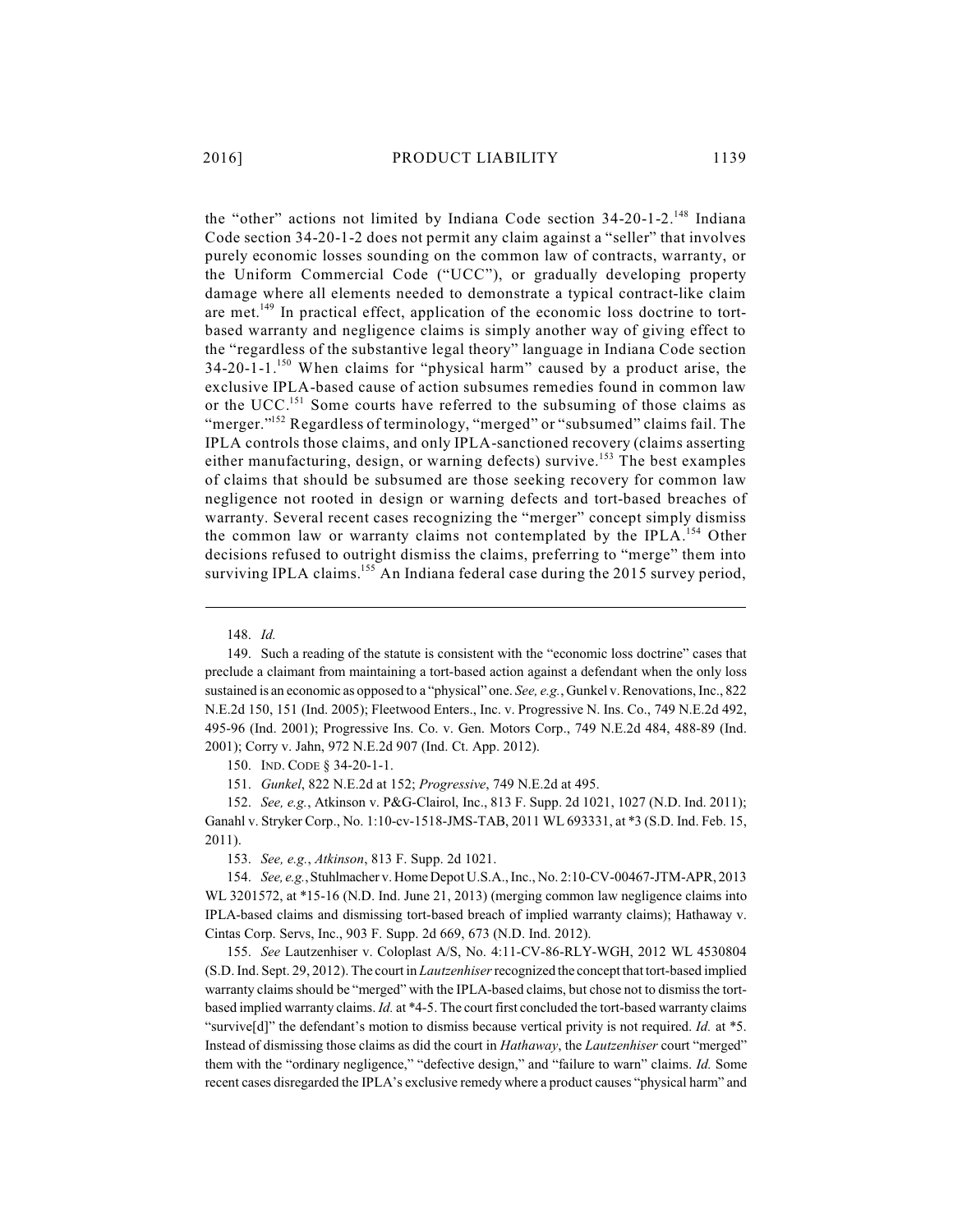took that route. In *Lyons v. Leatt Corp*.,<sup>156</sup> the plaintiff sued the manufacturer of a Moto GPX Sport Leatt-Brace, asserting, among other theories of recovery, "strict liability," breach of warranty, and negligence.<sup>157</sup> As part of a written order on the manufacturer's motion to dismiss, Judge Springmann recognized the plaintiff's common law negligence and breach of express and implied warranty claims should be merged into his IPLA-based product liability claims. 158

# II. OPINION WITNESS TESTIMONY IN PRODUCT LIABILITY CASES

The survey period yielded three significant decisions discussing the importance of expert testimony in product liability cases. In the first case, *Piltch* v. Ford Motor Co.,  $^{159}$  the plaintiffs were injured when their Mercury Mountaineer struck a wall and the air bags failed to deploy. The complaint alleged the Mountaineer's air bags suffered from both design and manufacturing defects.<sup>160</sup> Although the IPLA claims asserted in *Piltch* involved manufacturing and design defects theories, the court addressed and disposed of the issues in a discussion it styled "[e]xpert [t]estimony."<sup>161</sup> Accordingly, the authors present the court's analysis in the same context here. Ford filed a motion for summary judgment alleging the plaintiffs failed to offer expert testimony in support of their theories and, without such expert testimony, plaintiffs could not prove their case.<sup>162</sup> In response, the plaintiffs argued expert testimony was not necessary because circumstantial evidence—in the form of the plaintiffs' testimony and the owner's manual—created a genuine issue of material fact.<sup>163</sup> The district court granted the manufacturer's motion for summary judgment. 164

On appeal, the Seventh Circuit noted expert testimony is "required when the issue is not within the understanding of a lay person."<sup>165</sup> The plaintiffs needed to present expert testimony on the design defect claim because a lay jury could not weigh the costs and benefits of an alternative air bag design, nor could a lay jury

165. *Id.* at 632.

allowed "users" or "consumers" to use common law theories of recovery where "physical harm" occurred against a "manufacturer" or "seller" *in addition* to IPLA sanctioned recovery options. *See* Ritchie v. Glidden Co., 242 F.3d 713, 726-27 (7th Cir. 2001); Vaughn v. Daniels Co., 841 N.E.2d 1133, 1141-42 (Ind. 2006); Kennedy v. Guess, Inc., 806 N.E.2d 776, 783-84 (Ind. 2004); Brosch v. K-Mart Corp*.*, No. 2:08-CV-152, 2012 WL 3960787 (N.D. Ind. Sept. 10, 2012); Warriner v. DC Marshall Jeep, 962 N.E.2d 1263 (Ind. Ct. App. 2012); Deaton v. Robison, 878 N.E.2d 499, 501-03 (Ind. Ct. App. 2007).

<sup>156.</sup> No. 4:15-CV-17-TLS, 2015 WL 7016469 (N.D. Ind. Nov. 10, 2015).

<sup>157.</sup> *Id.* at \*1.

<sup>158.</sup> *Id.* at \*2-3.

<sup>159.</sup> 778 F.3d 628 (7th Cir. 2015).

<sup>160.</sup> *Id.* at 631.

<sup>161.</sup> *Id.* at 631-32.

<sup>162.</sup> *Id.*

<sup>163.</sup> *Id.* at 631.

<sup>164.</sup> *Id.*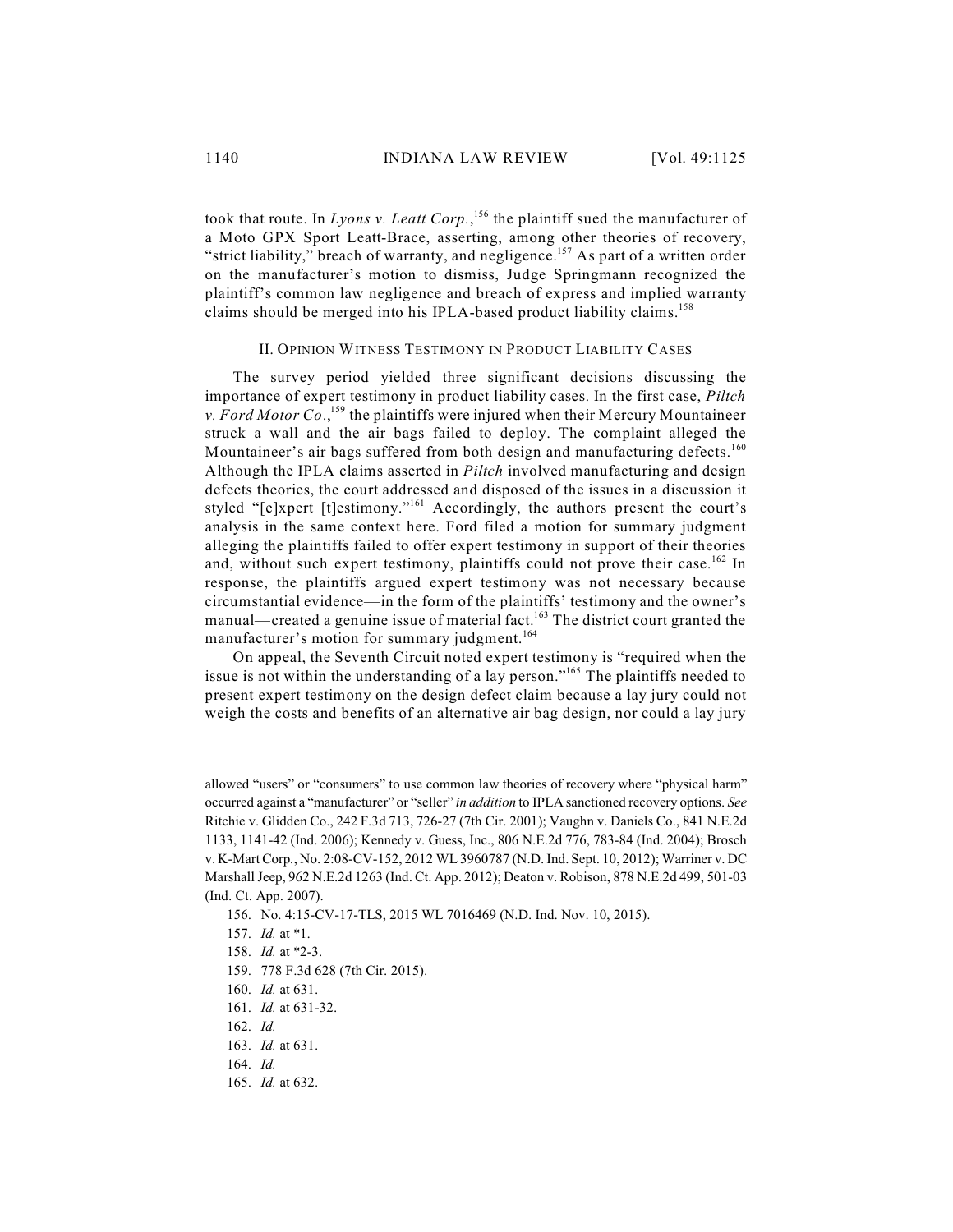determine whether an alternative air bag design would have prevented the plaintiffs' injuries.<sup>166</sup> Similarly, the court concluded expert testimony was required on the manufacturing defect claim.<sup>167</sup> The plaintiffs claimed circumstantial evidence proved a manufacturing defect.<sup>168</sup> Specifically, they argued the "Mountaineer's owner's manual establishe[d] the intended design of the air bags, and that the state of the air bags during and after the 2007 collision indicate[d] a departure from that intended design."<sup>169</sup> Although circumstantial evidence can create a genuine issue of material fact on a manufacturing defect claim,<sup>170</sup> there was insufficient evidence to do so here.<sup>171</sup> The plaintiffs offered only their own testimony regarding the state of the car after the collision; they did not preserve the Mountaineer or its blackbox after the collision, nor did they offer the testimony of a skilled witness who could "fill in some of these blanks."<sup>172</sup> Thus, "a lay person would be unable to discern whether the circumstances of the crash should have triggered air bag deployment or not."<sup>173</sup> The Seventh Circuit affirmed the district court's order granting Ford's motion for summary judgment. 174

The second case addressing the need for expert testimony in a product liability case is *Leal v. TSA Stores, Inc.*<sup>175</sup> The plaintiff was injured when the handlebars on her bicycle came loose, causing her to fall.<sup>176</sup> The bicycle was designed by East Coast Cycle Supply ("East Coast"), manufactured by a Chinese company, and sold by Sports Authority.<sup>177</sup> The bicycle arrived at Sports Authority assembled, with the exception of the handlebars, front wheels, and pedals.<sup>178</sup> The plaintiff sued multiple parties, including the designer, East Coast.<sup>179</sup> In support of its motion for summary judgment, East Coast designated the expert affidavit of its president, who testified the handlebars came loose because of poor assembly—not a design or manufacturing defect.<sup>180</sup> The plaintiff did not oppose this motion for summary judgment, nor did she offer an expert witness to counter East Coast's expert's opinion.<sup>181</sup> The court noted an unopposed motion for summary judgment is not granted as a matter of course; rather, the court must still

166. *Id.*

168. *Id.*

169. *Id.*

170. *Id.* (citing Cansler v. Mills, 765 N.E.2d 698 (Ind. Ct. App. 2002)).

171. *Id.*

172. *Id.*

174. *Id.* at 634.

175. No. 2:13 CV 318, 2014 WL 7272751, at \*1 (N.D. Ind. Dec. 17. 2014).

176. *Id.* at \*2.

177. *Id.*

178. *Id.*

179. *Id.*

180. *Id.* at \*3.

181. *Id.*

<sup>167.</sup> *Id.* at 633.

<sup>173.</sup> *Id.*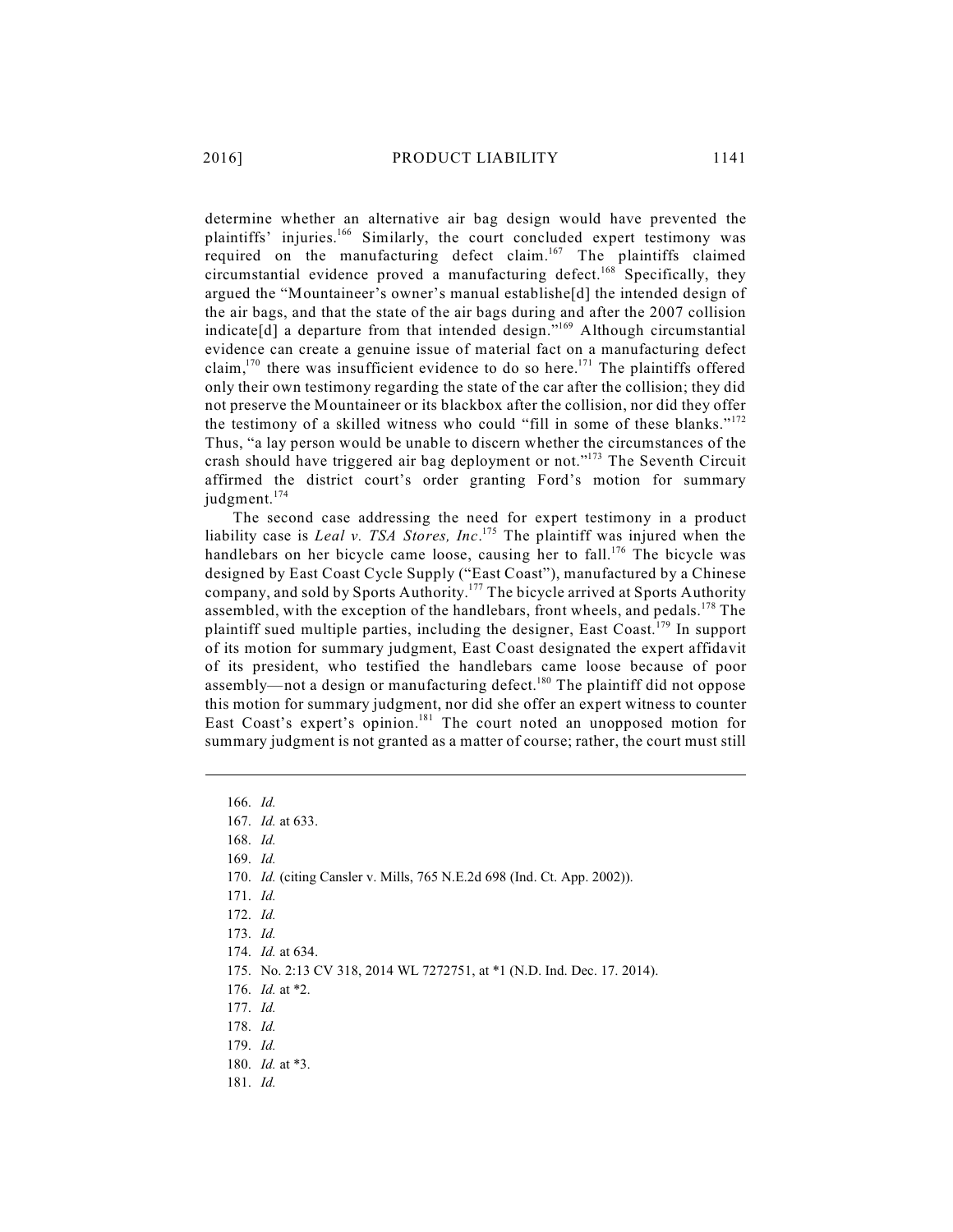evaluate whether the moving party has met its burden.<sup>182</sup> Here, the plaintiff did not offer expert testimony, or any other evidence, in support of her argument that East Coast's bicycle design fell below the standard of care.<sup>183</sup> In fact, she testified in her deposition she was unaware of how East Coast's design could have caused her injuries.<sup>184</sup> East Coast, on the other hand, offered competent expert testimony in support of its argument the handlebars came loose due to an assembly problem.<sup>185</sup> The court concluded summary judgment in favor of East Coast was appropriate because the plaintiff "ha[d] not even attempted to prove more than the 'mere assertion' in her Complaint that the design of the handlebars and stem were defective<sup>[]</sup>."<sup>186</sup>

The third case dealing with expert testimony addressed the technical requirements for expert affidavits. In *Simmons v. Philips Electronics North America Corp.*,<sup>187</sup> the plaintiffs' ten-month-old child was killed when a television, which had been placed on a dresser, fell on him.<sup>188</sup> Plaintiffs brought both design defect and failure to warn claims, specifically alleging the television was unstable and it should have borne a prominent tip-over warning.<sup>189</sup> The manufacturer moved for summary judgment and supported its motion with an expert affidavit.<sup>190</sup> The plaintiffs' opposition was supported by two expert affidavits.<sup>191</sup>

The plaintiffs moved to strike the manufacturer's expert affidavit on the grounds it contained hearsay and was unverified at the time it was filed.<sup>192</sup> With regard to the hearsay argument, the court denied the motion to strike because "[t]o the extent that any of the Defendant's evidence would be inadmissible if the Defendant were to offer them at trial, the Court will not consider them."<sup>193</sup> Although the manufacturer's expert report was unsworn at the time of filing, the court noted the manufacturer corrected this deficiency in a timely manner.<sup>194</sup> Thus, the court denied the motion to strike because the plaintiffs were not prejudiced. 195

The manufacturer moved to strike portions of the plaintiffs' experts' affidavits on the grounds they supplemented earlier expert reports with new information; thus, the manufacturer was denied adequate notice of the experts'

<sup>182.</sup> *Id.* at \*2. 183. *Id.* at \*3. 184. *Id.* at \*3-4. 185. *Id.* at \*4. 186. *Id.* 187. No. 2:12-CV-39-TLS, 2015 WL 1418772, at \*1 (N.D. Ind. Mar. 27, 2015). 188. *Id.* 189. *Id.* at \*3. 190. *Id.* at \*4. 191. *Id.* at \*4-5. 192. *Id.* 193. *Id.* at \*4. 194. *Id.* at \*5.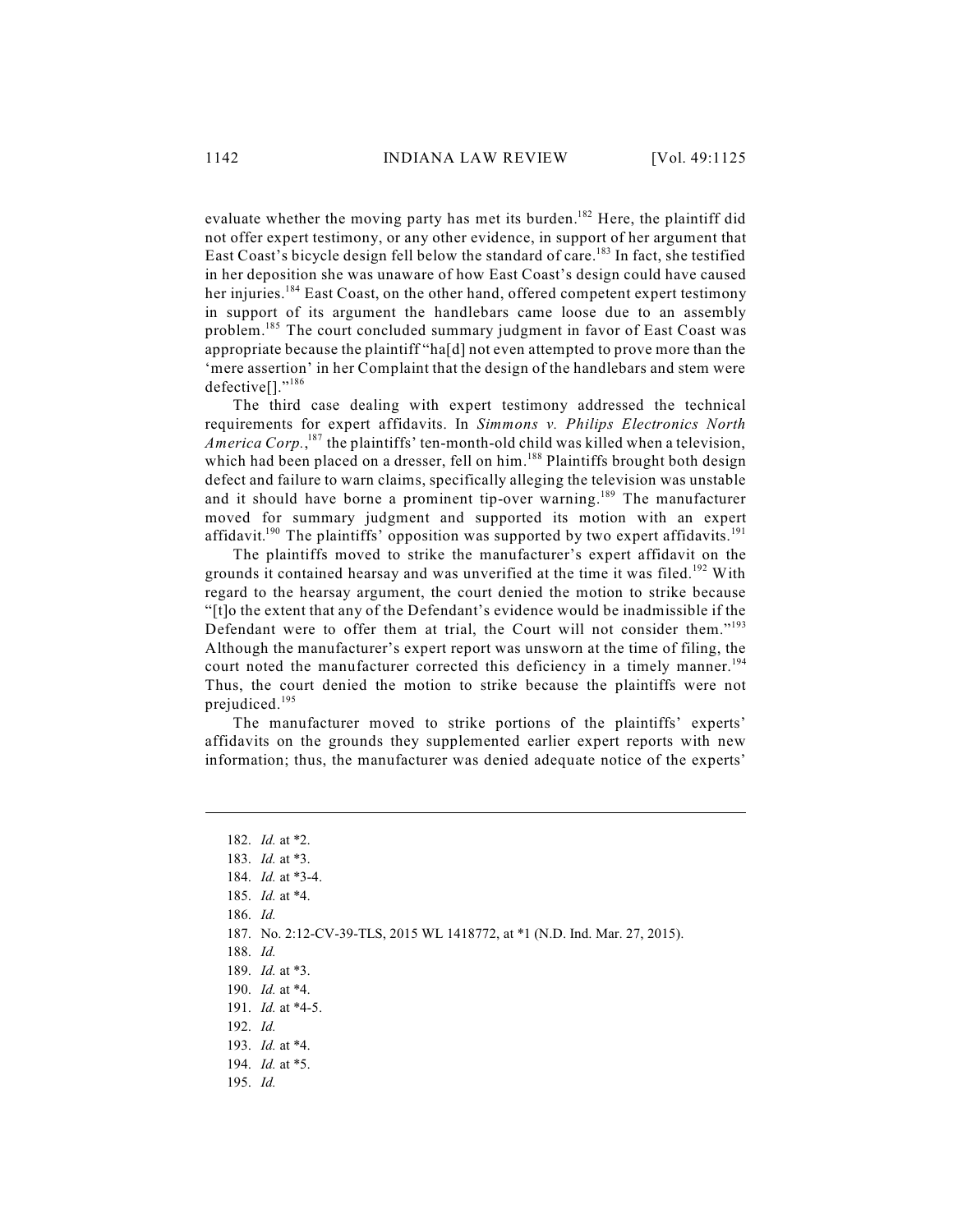opinions.<sup>196</sup> The court disagreed, finding the plaintiffs' expert affidavits merely expanded and clarified "opinions previously disclosed in the expert reports."<sup>197</sup> Accordingly, the court denied the manufacturer's motion to strike.<sup>198</sup>

### III. FEDERAL PREEMPTION

The survey period presented two significant preemption decisions. The first case, McAfee v. Medtronic, Inc.,<sup>199</sup> focused on express preemption and involved an implantable defibrillator lead regulated by the Food and Drug Administration ("FDA"). As a condition to obtaining FDA approval for the lead, the manufacturer was required to report any "adverse events" to the FDA.<sup>200</sup> In July 2006, the manufacturer reported fifteen adverse events to the FDA dating back to March  $2006.^{201}$  The lead was implanted in the plaintiff eleven days after the manufacturer submitted its adverse events report to the FDA.<sup>202</sup> The manufacturer recalled the device in October 2007.<sup>203</sup> In 2010, the plaintiff was injured when the lead malfunctioned.<sup>204</sup> The plaintiff alleged multiple state law theories, including failure to warn, design defect, and manufacturing defect.<sup>205</sup> The manufacturer moved to dismiss the complaint, arguing the claims were expressly preempted.<sup>206</sup> The Medical Device Amendments ("MDA")<sup>207</sup> to the Food Drug and Cosmetic Act ("FDCA") contain an express preemption provision that prevents states from establishing requirements that are "different from, or in addition to, any requirement" under the FDCA.<sup>208</sup> The central question was whether the plaintiff's claims paralleled federal requirements, or whether they imposed different or additional requirements. 209

First, the court addressed the plaintiff's failure to warn claim.<sup>210</sup> If the claim was based on the manufacturer's "failure to file adverse event reports with the

199. No. 1:12-CV-417 RLM, 2015 WL 3617755, at \*1 (N.D. Ind. June 4, 2015), *on reconsideration*, 2016 WL 2588807 (N.D. Ind. May 5, 2016).

200. *Id.*

202. *Id.*

203. *Id.*

204. *Id.*

205. *Id.* at \*2.

206. *Id.* The manufacturer also argued the plaintiff's claims were impliedly preempted under *Buckman Co. v. Plaintiff's Legal Committee*, 531 U.S. 341, 349 (2001). *Id.* at \*4. The court summarily disposed of this argument, concluding the plaintiff's claims were not impliedly preempted because they were based on state tort law, not "fraud-on-the-agency." *Id.*

207. 21 U.S.C. § 360k(a) (2016).

208. *McAfee*, 2015 WL 3617755, at \*4 (quoting 21 U.S.C. § 360k(a)).

209. *Id.*

210. *Id.*

<sup>196.</sup> *Id.*

<sup>197.</sup> *Id.*

<sup>198.</sup> *Id.*

<sup>201.</sup> *Id.*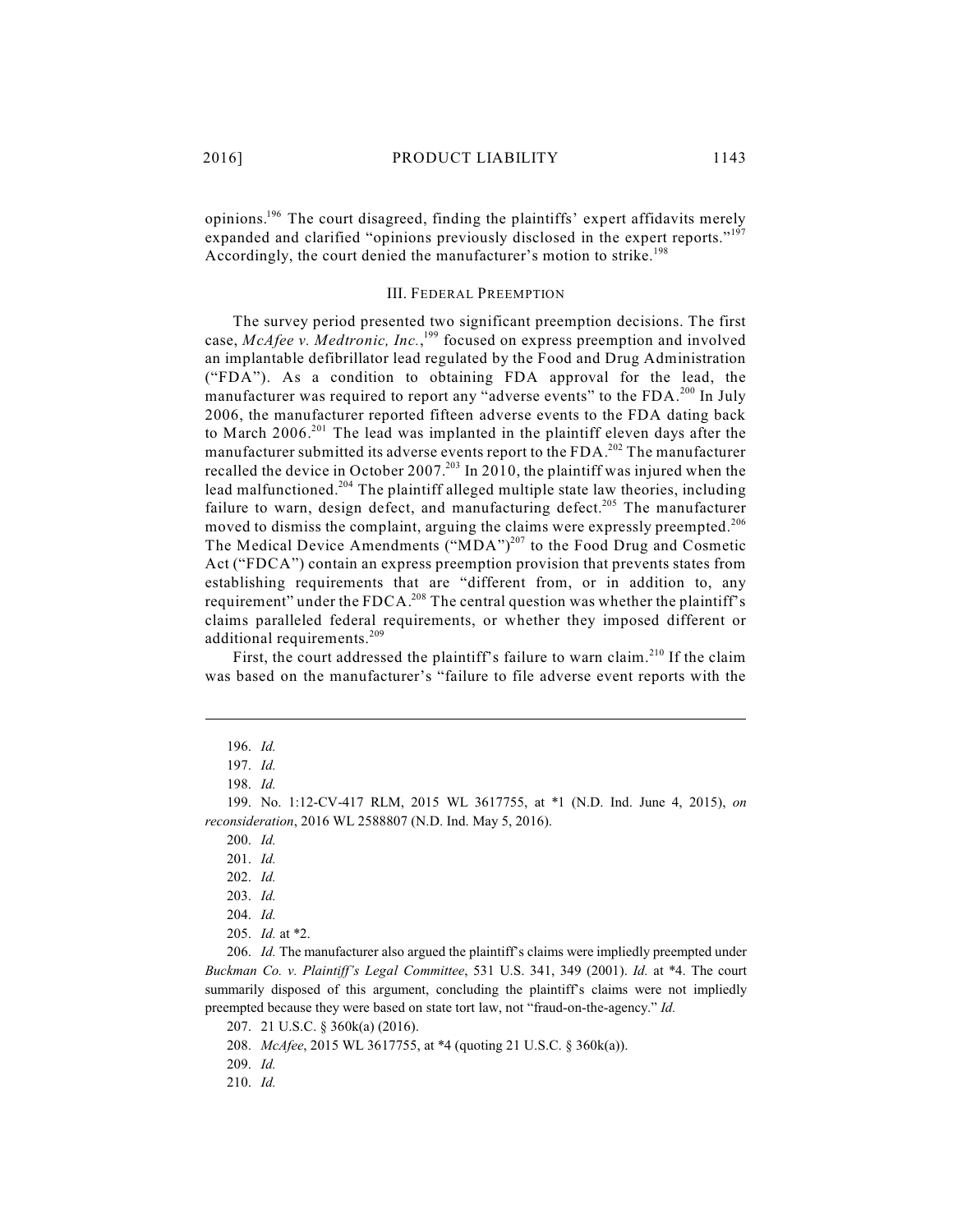FDA and the duty to warn extends to third parties like the FDA under Indiana law," then the plaintiff's claim would not be preempted because it would parallel federal requirements.<sup>211</sup> On the other hand, if the claim was based on the manufacturer's failure to "provide an additional warning to physicians about the risks" of the lead, then the claim would be preempted because it would impose a requirement in addition to the federal mandates.<sup>212</sup> The court concluded the plaintiff "stated plausible claims for relief under state law based on an alleged failure to warn the FDA"; thus, the plaintiff's failure to warn claim survived the manufacturer's motion to dismiss.<sup>213</sup> Less than a year later, however, the court reconsidered its ruling on this issue.<sup>214</sup> In a 2016 order, the court found that its previous ruling failed to address whether the plaintiff had adequately pled the element of causation.<sup>215</sup> The plaintiff's claim was based on adverse event reports that were filed with the FDA before the plaintiff's surgery; thus, any delay in reporting these incidents to the FDA could not have caused the harm.<sup>216</sup> Because the plaintiff did not allege sufficient facts to demonstrate causation, the court granted the defendant's motion to reconsider and dismissed the plaintiff's failure to warn claim without prejudice.<sup>217</sup>

The court also addressed the plaintiff's design and manufacturing defect claims.<sup>218</sup> These claims were not preempted "to the extent they [were] premised on a failure to comply with the FDCA, FDA regulations, or FDA-approved specifications and protocols set forth in premarket approval standards."<sup>219</sup> The plaintiff's complaint, however, did not adequately plead any violation of the aforementioned standards.<sup>220</sup> In addition, the preemption doctrine barred plaintiff's design and manufacturing defect claims to the extent they sought to impose liability on the manufacturer even if the manufacturer was in compliance with FDA mandates. $^{221}$  Any such claim would impose requirements in addition to the federal requirements.<sup>222</sup> The court dismissed the design and manufacturing defect claims without prejudice.<sup>223</sup>

The second preemption case, Ossim v. Anulex Technologies,<sup>224</sup> focused on implied preemption. The medical device at issue was marketed to spinal surgeons

<sup>211.</sup> *Id.* at \*5.

<sup>212.</sup> *Id.*

<sup>213.</sup> *Id.*

<sup>214.</sup> McAfee v. Medtronic, Inc., No. 1:12-CV-417 RLM, 2016 WL 2588807 (N.D. Ind. May 5, 2016).

<sup>215.</sup> *Id*. at \*2.

<sup>216.</sup> *Id*. at \*3.

<sup>217.</sup> *Id.* at \*7.

<sup>218.</sup> *McAfee*, 2015 WL 3617755, at \*5-6.

<sup>219.</sup> *Id.* at \*6.

<sup>220.</sup> *Id.*

<sup>221.</sup> *Id.*

<sup>222.</sup> *Id.*

<sup>223.</sup> *Id.*

<sup>224.</sup> No. 1:14-cv-00254-TWP-DKL, 2014 WL 4908574, at \*2 (S.D. Ind. Sept. 30, 2014).